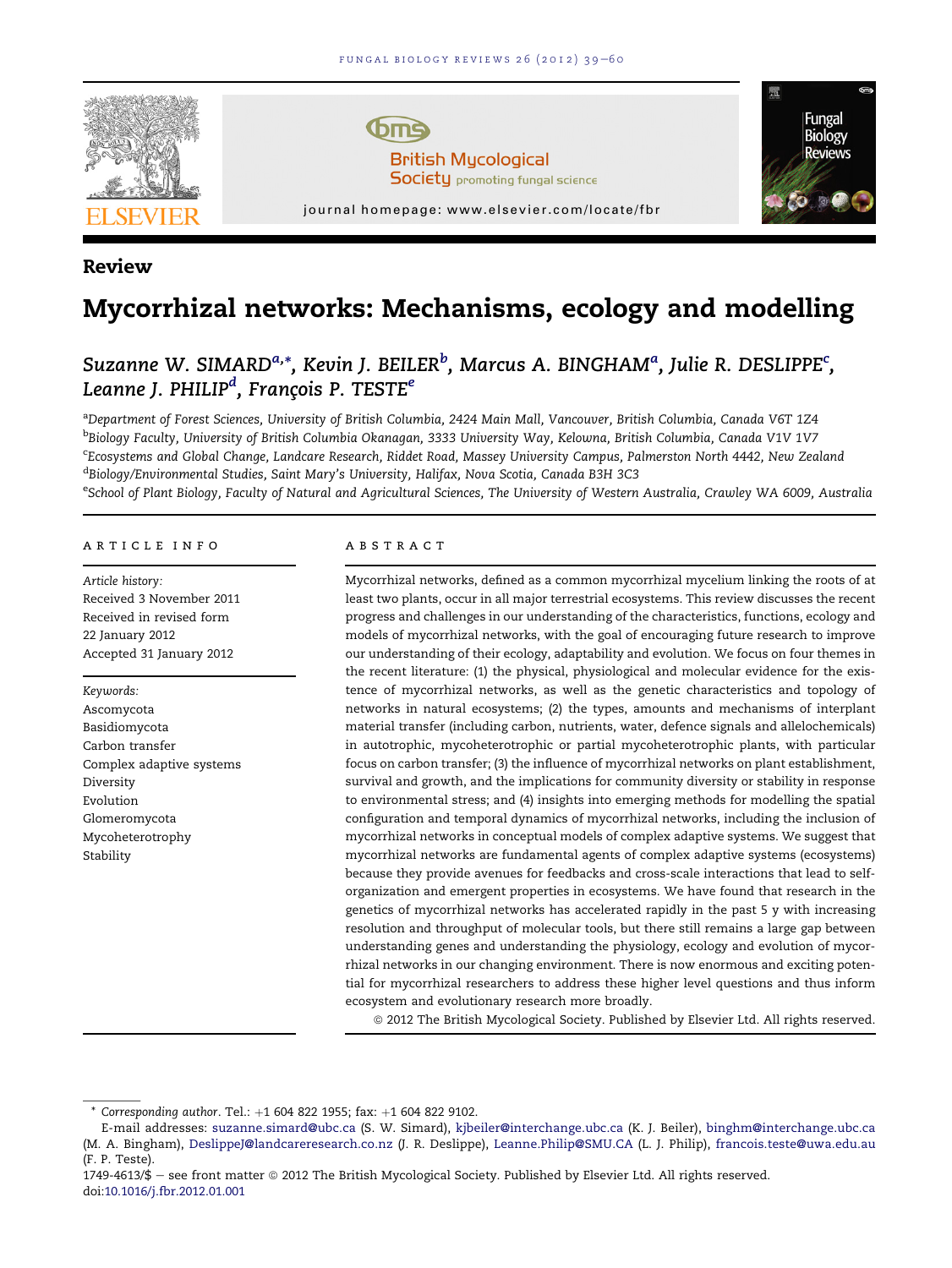# <span id="page-1-0"></span>1. Introduction

Evidence that mycorrhizal fungal mycelia can link plants together in a network, and that this mycorrhizal network (MN) can facilitate fungal colonization or interplant transfer of compounds has intrigued scientists for decades ([Leake](#page-19-0) et al., [2004](#page-19-0); [Selosse](#page-20-0) et al., 2006; [van der Heijden and Horton, 2009\)](#page-21-0). Through their effects on colonization and interplant transfers, MNs have been shown to facilitate the establishment, growth, survival or defence regulation of individual plants in a wide range of ecosystems [\(Horton](#page-19-0) et al., 1999; [Dickie](#page-18-0) et al., 2004; Teste et al.[, 2009;](#page-21-0) Song et al.[, 2010](#page-21-0)). At the plant community level, MNs have been suggested to influence interplant interactions and plant community diversity [\(Pietik](#page-20-0)ä[inen and Kyt](#page-20-0)öviita, [2007](#page-20-0); [Deslippe and Simard, 2011\)](#page-18-0). Mycorrhizal networks also appear to affect the composition, interactions and diversity of mycorrhizal fungal communities [\(Kennedy](#page-19-0) et al., 2011; [Bingham and Simard, 2012](#page-18-0)). From an ecosystems perspective, it is increasingly recognized that MNs are important in carbon (C), nutrient and water cycling (Eason et al.[, 1991;](#page-18-0) [Treseder,](#page-21-0) [2004](#page-21-0); [Allen, 2007](#page-17-0)), with the potential for feedbacks to global change [\(Simard and Austin, 2010](#page-20-0); [Pickles](#page-20-0) et al., 2011).

Mycorrhizal networks appear to be ubiquitous in nature, and this raises the possibility that facilitation via networks may be as important as competition in the structuring of plant and fungal communities. It also suggests that MNs play an important role in the functioning of ecosystems as complex adaptive systems ([Levin, 2005](#page-19-0)). Increasing our understanding of the structure and function of MNs in ecosystems may lead to a deeper understanding of ecological stability and evolution, and thus provide new theoretical approaches to improve conservation practices for the management of the Earth's ecosystems ([Perry, 1998](#page-20-0); [Wilkinson, 1998\)](#page-21-0).

This paper reviews the current evidence for the existence of MNs, the mechanisms by which they function, the implications of MNs for the structuring and functioning of ecosystems, and the potential contribution of MNs to modern ecological models. It builds on reviews by [Simard and Durall](#page-20-0) [\(2004\)](#page-20-0) and [Selosse](#page-20-0) et al. (2006) by focussing largely on literature published after 2006. We begin with a review of the existence of MNs in ecosystems using evidence based on (a) specificity phenomena, (b) physical, physiological and molecular biology, and (c) genet architecture. We then review the mechanisms by which MNs influence plant and fungal communities, starting with the potential pathways through which MNs can influence mycorrhizal colonization and interplant resource transfers. We then discuss the plant and fungal factors that influence C and nutrient transfer, such as source-sink patterns, and the potential physiological mechanisms for these transfers. We end this section with a review of the magnitudes and fates of C transfers that have been measured from ectomycorrhizal (EM) autotrophic plants to full mycoheterotrophic (MH), partial MH and other autotrophic plants.

Our discussion of the ecological implications of MNs addresses evidence at the individual plant, community and ecosystems levels of organization. We start by discussing the significance of MNs to plant establishment and growth, and to fungal biology. We then review evidence for MN effects on plant community dynamics, including our own work in

interior Douglas-fir forests of western North America. We follow this with a review of climatic and disturbance stress effects on MN facilitation, and their potential for influencing feedbacks between ecosystems and climate. We end the paper with ideas to model the spatial and temporal dynamics of MNs, and we discuss how these models may inform an emerging paradigm shift in our understanding of terrestrial ecosystems as complex adaptive systems.

### 2. Evidence for existence of mycorrhizal networks

### Specificity phenomena

Much of the evidence for the existence of MNs stems from the promiscuity of associations between fungi and plants in the mycorrhizal symbiosis. The vast majority of mycorrhizal plants associate with multiple fungal species within a given category of mycorrhizas, but some simultaneously host endo- and ectomycorrhizal fungi [\(Smith and Read, 2008](#page-20-0)). Notable exceptions include MH vascular plants ([Leake](#page-19-0) et al., 2004) and nonvascular liverworts, which tend towards very narrow partner specificity ([Bidartondo, 2005;](#page-18-0) [Bougoure](#page-18-0) et al., 2010; [Girlanda](#page-18-0) et al., 2011). Paradoxically, these plants provide the strongest evidence of MN existence because they have been found to exploit networking mycorrhizal fungi to obtain sugars from neighbouring autotrophic plants ([Bougoure](#page-18-0) et al., 2010; [Liebel](#page-19-0) et al., 2010; [Courty](#page-18-0) et al., 2011). Like plants, the host specificity of mycorrhizal fungi has a broad range [\(Molina](#page-20-0) et al., 1992). Fungi with intermediate to broad host specificity (those that associate with multiple species of seed plants) have regularly been reported as the most abundant members of mixed species plant communities [\(Nara, 2006](#page-20-0); [Twieg](#page-21-0) et al., 2007).

The general lack of specificity between plants and fungi in the mycorrhizal symbiosis suggests there is a high probability for MN formation with plants and fungi joined in associative guilds [\(Perry, 1995\)](#page-20-0). Plant species sharing compatible mycorrhizal fungi with other plants have been reported from a wide range of ecosystems including boreal and temperate forests and woodlands (Roy et al.[, 2008](#page-20-0)), tropical forests and woodlands ([Onguene and Kuyper, 2002](#page-20-0); [Mangan](#page-19-0) et al., 2010), Mediterranean and Sclerophyllous woodlands and chaparral [\(Richard](#page-20-0) et al., [2005;](#page-20-0) [Tedersoo](#page-21-0) et al., 2008), woodland savannah ([Dickie](#page-18-0) et al., [2004\)](#page-18-0), grasslands (Gai et al.[, 2009](#page-18-0)), and Arctic tundra [\(Deslippe](#page-18-0) [and Simard, 2011](#page-18-0)). Moreover, fungal associates are often shared between overstory and understory species, suggesting that MNs have the potential to influence plant establishment, resource competition, species diversity and succession within plant communities [\(Nara, 2006](#page-20-0); [Tedersoo](#page-21-0) et al., 2007).

The degree to which fungi and plants form an MN is context dependent. For example, the colonization patterns of networking mycorrhizal fungi are influenced by the availability of an alternate host ([Onguene and Kuyper, 2002](#page-20-0); [Dickie](#page-18-0) et al., 2004), host plant stress and C allocation patterns (Saito et al.[, 2004\)](#page-20-0), plant and fungal genotype ([Hoeksema, 2010](#page-19-0); [Bingham and Simard, 2012\)](#page-18-0), interactions with other mycorrhizal species and soil microbes (Wu et al.[, 1999](#page-21-0); [Hortal](#page-19-0) et al., [2008\)](#page-19-0), and soil environmental factors (Teste et al.[, 2010\)](#page-21-0).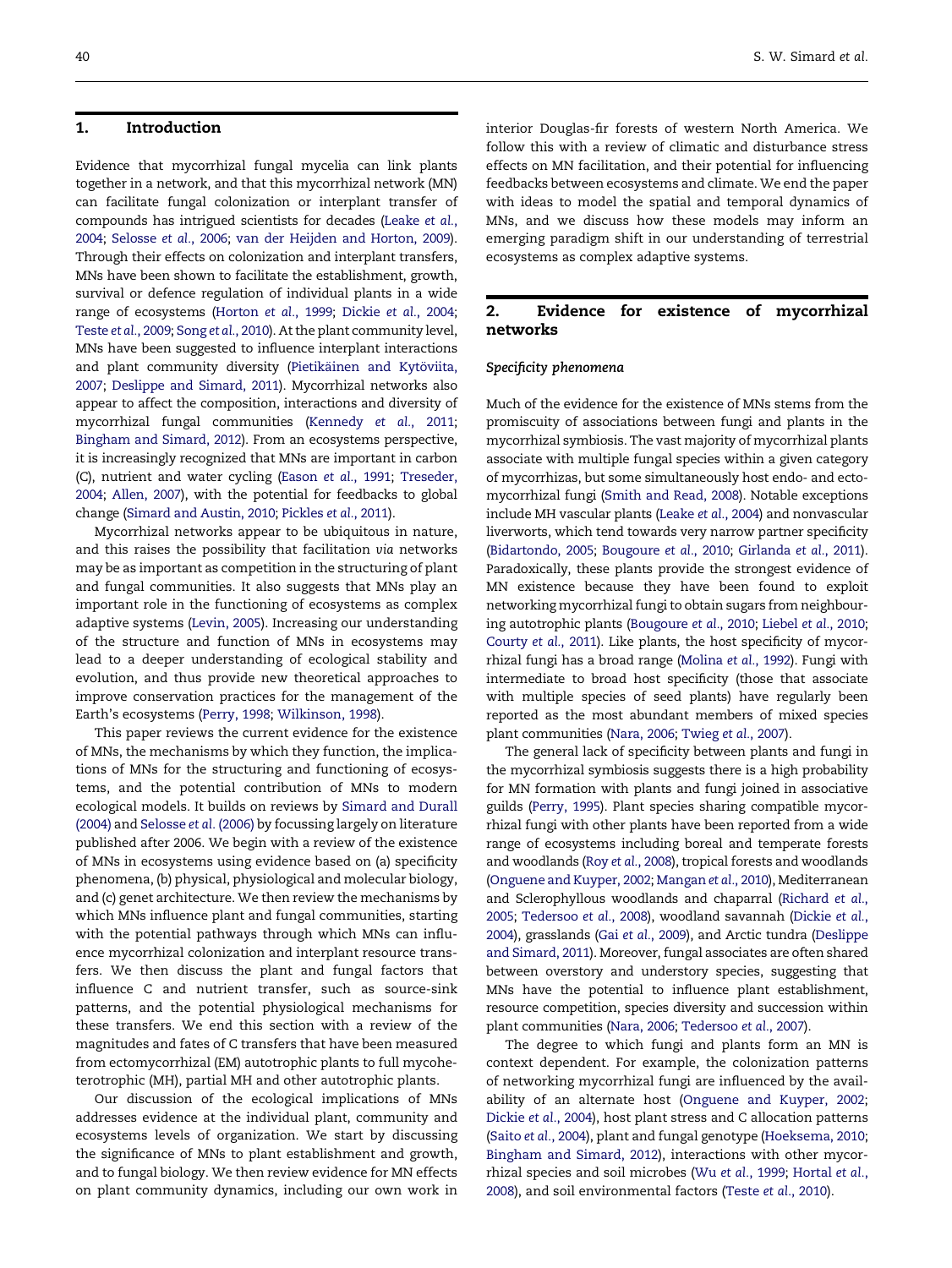### Physical, physiological, & molecular evidence for the existence of networks

There is increasing physical and physiological evidence for the existence of MNs across a wide range of ecosystems, largely owing to advancements in the breadth and availability of molecular techniques for the isolation, identification and analysis of environmental samples (Box 1). These techniques have shed light on the potential for MNs to form among forest trees [\(Horton](#page-19-0) et al., 1999) and between overstory and understory plants ([Ogura-Tsujita](#page-20-0) et al., 2009; [Bougoure](#page-18-0) et al., 2010). In some cases, molecular evidence has uncovered conditional host preferences or cryptic species diversity, leading to more complex patterns of host specificity. For example, at least some species of AM fungi have narrower host specificity than previously appreciated [\(Sanders, 2003\)](#page-20-0). In other cases, molecular evidence has led to the discovery of fungi simultaneously forming different mycorrhizal anatomical structures (e.g., EM and ericoid (ERM) or arbutoid mycorrhizas (ARM)) in correspondence with different plant lineages, thus broadening the spectrum of plants potentially linked through MNs [\(Gollotte](#page-19-0) et al., 2004). In addition, molecular techniques have helped resolve MN functioning, ecology and evolution by identifying potential mechanisms behind material transfers [\(Hoeksema, 2010;](#page-19-0) Kiers et al.[, 2011](#page-19-0)) and the genes involved [\(Kemppainen](#page-19-0) et al., 2009; [Martin](#page-19-0) et al., 2010; Plett et al.[, 2011](#page-20-0)).

## Genet architecture

One of the primary determinants of MN architecture is the morphology and spatial structure of the fungal mycelia involved. The extent and continuity of individual fungal genets over space and time is a particularly important life history trait for predicting whether plant roots are 'linked' in an MN [\(Selosse](#page-20-0) et al., 2006; [Beiler](#page-18-0) et al., 2010). Although there is a paucity of autecological information available for mycorrhizal species, those described represent an incredibly diverse array of morphologies and physiologies ([Hobbie and Agerer,](#page-19-0) [2010](#page-19-0)). Likewise, MNs are expected to be multifarious structurally and functionally.

The recent discovery of multi-genomic mycelia [\(Sanders,](#page-20-0) [2003](#page-20-0); [Hijri and Sanders, 2005](#page-19-0)) and the potential for non-self hyphal fusion (i.e., anastomosis) among some arbuscular mycorrhizal (AM) fungal species present the intriguing possibility that both fungi and plants could be interconnected in compound associative networks ([Giovannetti](#page-18-0) et al., 2005; Croll et al.[, 2009](#page-18-0); [Sbrana](#page-20-0) et al., 2011). In contrast, instances of non-self anastomosis are likely rare among EM fungi where sexual and somatic compatibility is controlled by complex gene regulatory mechanisms.

A morphological feature particularly well suited for extensive MN formation is found among EM fungal species that form highly differentiated hyphal strands, cords or rhizomorphs e literally "root forms" [\(Heaton](#page-19-0) et al., 2012). This morphology, represented by such genera as Boletus, Cortinarius, Paxillus, Piloderma, Pisolithus, Rhizopogon, Suillus and Tricholoma, is typically associated with species forming large, perennial genets [\(Redecker](#page-20-0) et al., 2001). Rhizomorphs can span decametres in length with an internal anatomy enabling the efficient transport of water and nutrients through soils [\(Egerton-Warburton](#page-18-0) et al., 2007; [Agerer, 2001](#page-17-0)), and rapid colonization of newly establishing seedlings

# Box 1. Methods for unearthing mycorrhizal network structure and function.

The first irrefutable evidence of mycelial links between the roots of multiple plants arose from direct visual observations in situ and in vitro using transparent microcosms and autoradiography [\(Smith and Read, 2008](#page-20-0)). The visual representation of MNs afforded by microcosms helped garner interest in research dedicated to exploring the prevalence and ecological significance of MNs. Transparent microcosms and radioactive isotope labelling, in addition to advanced microscopy techniques such as environmental scanning electron microscopy (He et al.[, 2005](#page-19-0)), nuclear magnetic resonance imaging [\(Tuffen](#page-21-0) et al., [2002](#page-21-0)) or high-throughput automated image analysis [\(Heaton](#page-19-0) et al., 2012), continue to provide means for the physical demonstration of MNs between an increasing number of plant species combinations.

The majority of empirical studies have sought to elucidate the functional significance of MNs to plant population and community ecology using physiological techniques. Radioactive and stable isotope analysis, fluorescent dye tracers, and more recently quantum dots, along with the use of nylon or steel mesh barriers of various pore sizes to isolate MN effects from other soil pathways, have been useful in examining the translocation of water, C, N, P and other nutrients between the roots of the same or differing plant species via fungal pathways (He et al.[, 2005;](#page-19-0) [Egerton-Warburton](#page-18-0) et al., 2007; [Teste](#page-21-0) et al., [2009](#page-21-0)). This is discussed in more detail in Section [3](#page-3-0).

Perhaps the most significant developments to acquire evidence for the existence of MNs have come from the application of culture-independent DNA-based methods for identifying potential MN participants with high taxonomic resolution. Techniques commonly used to identify mycorrhizal fungi to genus or species for community profiling include combinations of direct sequencing, restriction fragment length polymorphism (RFLP) analysis ([Horton and Bruns, 2001](#page-19-0)), terminal restriction length polymorphism (T-RFLP) analysis [\(Wolfe](#page-21-0) et al., 2007), denaturing gradient gel electrophoresis (DGGE) ([Jumpponen,](#page-19-0) [2003](#page-19-0)), and clone libraries [\(Deslippe](#page-18-0) et al., 2011). For studies exploring MN structure, the highest level of resolution is provided by genotype-specific molecular markers such as microsatellite DNA analysis that can be used to concurrently distinguish between individual plants and fungal genets isolated from mycorrhizal root tips (Saari et al.[, 2005](#page-20-0); Lian et al.[, 2006;](#page-19-0) [Beiler](#page-18-0) et al.[, 2010\)](#page-18-0) (Box 5). Other molecular techniques such as amplified fragment length polymorphism (AFLP) and single nucleotide polymorphism (SNP) analysis can distinguish genotypes from environmental samples [\(Amend](#page-18-0) et al., 2009), but have not yet been applied concurrently to plants and fungi for the purpose of studying MNs.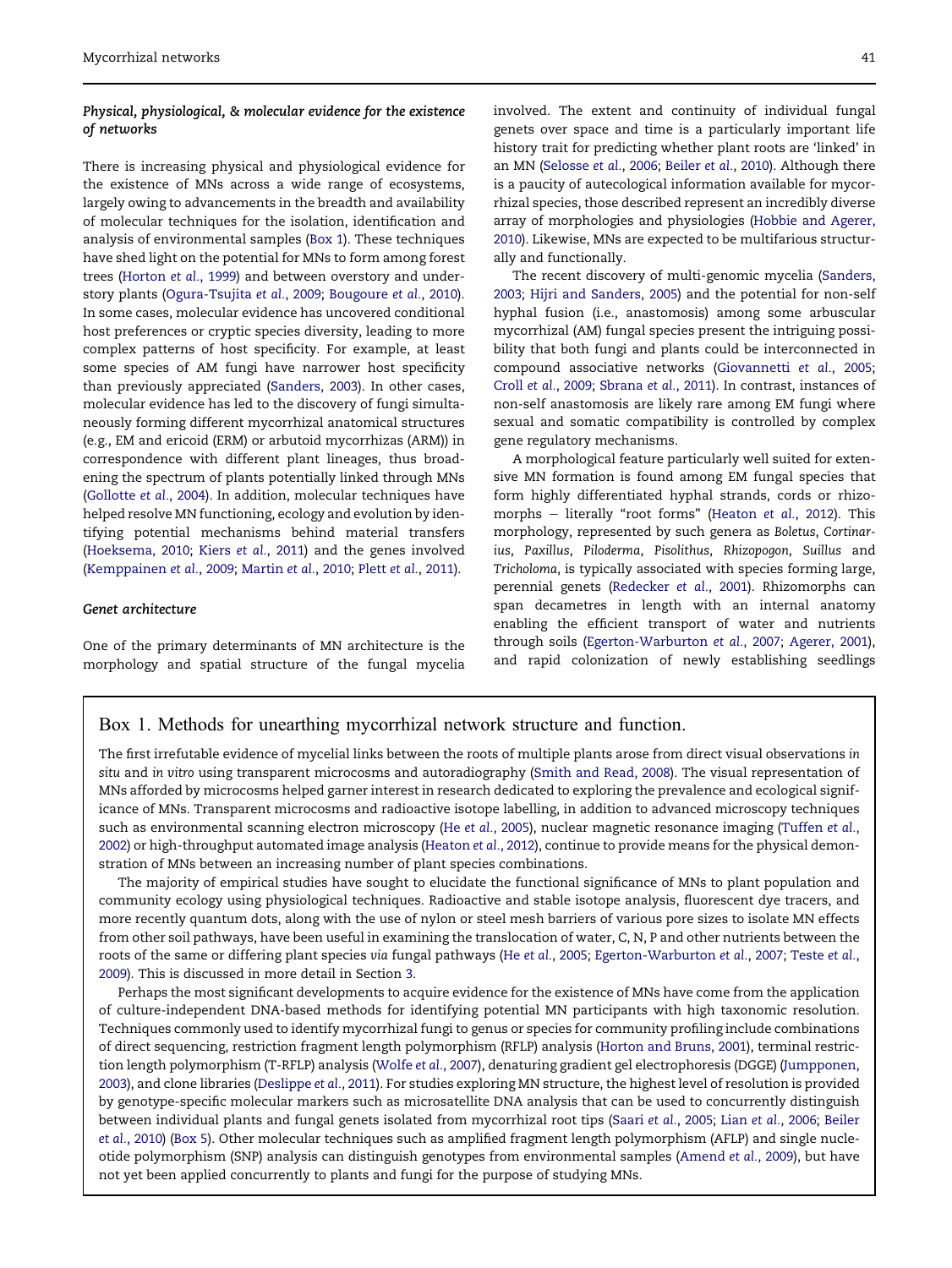<span id="page-3-0"></span>([Richard](#page-20-0) et al., 2005; [Teste and Simard, 2008](#page-21-0)). However, there are significant C costs associated with the maintenance of such extensive mycelial systems (Nehls et al.[, 2001\)](#page-20-0). As these fungi encounter and colonize new host roots along their advancing mycelial front, their associated C demands are partitioned among host trees. Thus, the formation of MNs is likely a fundamental life history trait for these mycorrhizal fungi species.

Fungi with relatively limited extraradical mycelial growth, such as AM fungi and short-lived EM fungi, may also connect plant roots within close proximity or for a short duration. These connections may be nested within more extensive networks made by large fungal genets, as demonstrated by Beiler et al. [\(2010\)](#page-18-0) for co-occurring small and large genets of Rhizopogon vinicolor and R. visiculosus, respectively. When the physiological diversity characteristic of mycorrhizal fungal communities is superimposed over the structural heterogeneity of their MNs, a highly complex and dynamic system emerges (see Section [5\)](#page-13-0).

# 3. Functioning of mycorrhizal networks in plant communities

### Mycorrhization

Fuelled by C from its host plants, the mycelial front of an MN may quickly encounter the roots of young seedlings, increasing their EM fungal colonization and diversity ([Teste and Simard,](#page-21-0) [2008\)](#page-21-0) (Table 1). For example, the EM fungal community structure of Douglas-fir seedlings changes when growing near mature conspecific trees, which act as refuges for EM fungi ([Teste and Simard, 2008](#page-21-0); [Bingham and Simard, 2012](#page-18-0)). Likewise, seedling establishment has been aided by older plants with extensively colonized root systems because germinants were able to quickly tap into a larger soil resource pool than they could access on their own (Teste et al.[, 2009](#page-21-0); [Bingham and](#page-18-0) [Simard, 2012](#page-18-0)). The benefits of MNs to seedling colonization can vary in time and space and be influenced by numerous

Table  $1$  – Summary of mechanisms by which mycorrhizal networks may affect plant and fungal communities, their ecological implications, and some examples of their empirical support.

| Colonization<br>Nara (2006)<br>Primary succession<br>Secondary succession<br>Onguene and Kuyper (2002); Twieg et al. (2007)<br>Grassland encroachment<br>Dickie et al. (2004); Dickie et al. (2005)<br>Plant-to-plant facilitation<br>Deslippe et al. (2011); Bingham and Simard (2012)<br>under high abiotic stress<br>Fungal community<br>Teste and Simard (2008); Bingham and Simard (2012)<br>composition and diversity<br>Widespread networking<br>Beiler et al. (2010)<br>by a single fungal genet |
|----------------------------------------------------------------------------------------------------------------------------------------------------------------------------------------------------------------------------------------------------------------------------------------------------------------------------------------------------------------------------------------------------------------------------------------------------------------------------------------------------------|
|                                                                                                                                                                                                                                                                                                                                                                                                                                                                                                          |
|                                                                                                                                                                                                                                                                                                                                                                                                                                                                                                          |
|                                                                                                                                                                                                                                                                                                                                                                                                                                                                                                          |
|                                                                                                                                                                                                                                                                                                                                                                                                                                                                                                          |
|                                                                                                                                                                                                                                                                                                                                                                                                                                                                                                          |
|                                                                                                                                                                                                                                                                                                                                                                                                                                                                                                          |
|                                                                                                                                                                                                                                                                                                                                                                                                                                                                                                          |
|                                                                                                                                                                                                                                                                                                                                                                                                                                                                                                          |
|                                                                                                                                                                                                                                                                                                                                                                                                                                                                                                          |
| C translocation<br>Mycoheterotrophy/<br>Bidartondo (2005); Tedersoo et al. (2007); Motomura et al. (2010);                                                                                                                                                                                                                                                                                                                                                                                               |
| mixoheterotrophy<br>Preiss et al. (2010); Liebel et al. (2010); Courty et al. (2011)                                                                                                                                                                                                                                                                                                                                                                                                                     |
| Secondary succession<br>Simard et al. (1997); Lerat et al. (2002); Teste et al. (2009)                                                                                                                                                                                                                                                                                                                                                                                                                   |
| Maintenance of diversity<br>Fitter et al. (1999); Lerat et al. (2002)                                                                                                                                                                                                                                                                                                                                                                                                                                    |
| Dominance<br>McGuire (2007); Teste et al. (2009, 2010); Booth and Hoeksema (2010);                                                                                                                                                                                                                                                                                                                                                                                                                       |
| Deslippe and Simard (2011)                                                                                                                                                                                                                                                                                                                                                                                                                                                                               |
| Teste and Simard (2008); Deslippe et al. (2011); Kiers et al. (2011)<br>Stability of fungal mycelium                                                                                                                                                                                                                                                                                                                                                                                                     |
| Water translocation<br>Primary succession<br>None                                                                                                                                                                                                                                                                                                                                                                                                                                                        |
| Secondary succession<br>(hydraulic<br>Horton et al. (1999); Schoonmaker et al. (2007)<br>Grassland encroachment                                                                                                                                                                                                                                                                                                                                                                                          |
| redistribution)<br>None                                                                                                                                                                                                                                                                                                                                                                                                                                                                                  |
| Plant-to-plant facilitation<br>Horton et al. (1999); Egerton-Warburton et al. (2007);                                                                                                                                                                                                                                                                                                                                                                                                                    |
| Bingham and Simard (2011, 2012)<br>under high abiotic stress<br>Dominance<br>Schoonmaker et al. (2007); McGuire (2007); Booth and Hoeksema (2010)                                                                                                                                                                                                                                                                                                                                                        |
| Stability of fungal mycelium<br>Egerton-Warburton et al. (2007)                                                                                                                                                                                                                                                                                                                                                                                                                                          |
| N translocation<br>Primary succession<br>None                                                                                                                                                                                                                                                                                                                                                                                                                                                            |
| Secondary succession<br>Horton et al. (1999); He et al. (2005); Teste et al. (2009)                                                                                                                                                                                                                                                                                                                                                                                                                      |
| Plant-to-plant facilitation<br>None                                                                                                                                                                                                                                                                                                                                                                                                                                                                      |
| under high abiotic stress                                                                                                                                                                                                                                                                                                                                                                                                                                                                                |
| P translocation<br>Secondary succession<br>Eason et al. (1991)                                                                                                                                                                                                                                                                                                                                                                                                                                           |
| Grassland encroachment<br>Eason et al. (1991)                                                                                                                                                                                                                                                                                                                                                                                                                                                            |
| Maintenance of diversity<br>Eason et al. (1991); Zabinski et al. (2002)                                                                                                                                                                                                                                                                                                                                                                                                                                  |
| Finlay (1989); Eason et al. (1991); Zabinski et al. (2002)<br>Dominance                                                                                                                                                                                                                                                                                                                                                                                                                                  |
| Micronutrient<br>Primary succession<br>None                                                                                                                                                                                                                                                                                                                                                                                                                                                              |
| translocation<br>Secondary succession<br>None                                                                                                                                                                                                                                                                                                                                                                                                                                                            |
| Plant-to-plant facilitation<br>None                                                                                                                                                                                                                                                                                                                                                                                                                                                                      |
| under high abiotic stress                                                                                                                                                                                                                                                                                                                                                                                                                                                                                |
| Toxin translocation<br>Allelopathy<br>Barto et al. (2011)                                                                                                                                                                                                                                                                                                                                                                                                                                                |
| Pathogen defence induction<br>Song et al. (2010)<br>Enzyme translocation                                                                                                                                                                                                                                                                                                                                                                                                                                 |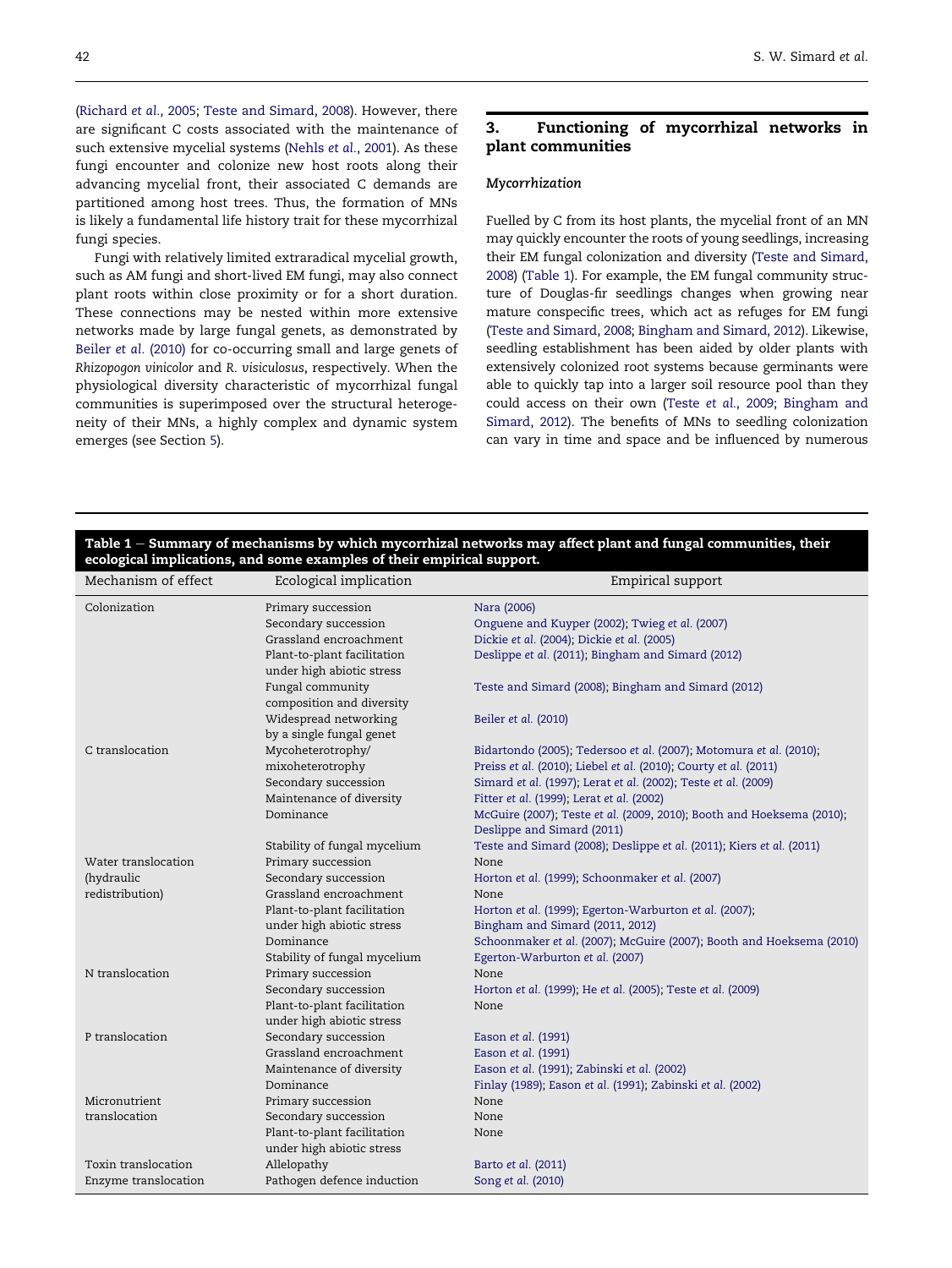<span id="page-4-0"></span>biological and environmental factors (see Section [2](#page-1-0)). For example, EM fungal colonization of establishing seedlings by an MN of older plants has been most beneficial in their first year of growth, when seedlings are especially susceptible to resource limitations (Jones et al.[, 2003](#page-19-0)) (Fig. 1a).

#### Transfer of C, nutrients and other compounds

#### Transfer pathways

Perhaps the single most compelling attribute of MNs is their potential to act as belowground avenues for the transfer of C and nutrients among plants within a community. A direct hyphal pathway for resource transfer among plants compartmentalizes valuable resources away from potential disruptions, such as competition with soil microbes, fauna, chemical adsorption of nutrients to soil particles or physical disturbances of the soil structure [\(Newman, 1988;](#page-20-0) [Philip](#page-20-0) et al., [2010](#page-20-0)). Long-distance carbon and nutrient transfer through direct hyphal pathways in MNs appears to occur predominantly by advective mass flow driven by source-sink gradients generated by interplant nutrient differences or by fungal growth, but diffusion or active transport mechanisms may also operate during active cell expansion at growing mycelium fronts [\(Heaton](#page-19-0) et al., 2012). Belowground transfer can also occur directly through other pathways, including rhizomes or plant root grafts, or indirectly through uptake of root exudates via the soil solution or via a discontinuous mycelial pathway [\(Fig. 2](#page-5-0)). Transfer of C and nutrients through indirect pathways is influenced by soil structure, porosity, organic matter content and immobilisation/mineralisation by soil microorganisms, resulting in more complex and poorly understood transfer mechanisms ([Rillig and Mummey, 2006;](#page-20-0) Philip et al.[, 2010](#page-20-0)). Given that plant interactions are influenced differently depend-ing on whether or not they are linked into an MN [\(Pietik](#page-20-0)ä[inen](#page-20-0) and Kytöviita, 2007) (see Section [4\)](#page-7-0), understanding the relative importance of nutrient transferred through MNs versus other pathways is important for understanding plant community dynamics and diversity.

Ectomycorrhizal fungal species may indirectly influence resource transfer through soil pathways by differentially acquiring C from hosts, influencing rates of root turnover, exudation or death, or by taking up resources from the soil matrix [\(Rygiewicz and Anderson, 1994](#page-20-0); [Lehto and Zwiazek,](#page-19-0) [2011](#page-19-0)). For example, Suillus bovinus colonised Pinus sylvestris lateral roots to a greater degree and accumulated more  $14$ C-labelled assimilate from adjacent plants than Suillus grevillei or Boletinus cavipes ([Finlay, 1989](#page-18-0)). Differences in EM species colonisation rates, physiological activity, metabolite transfer rates to plant hosts, and mycelial morphology and growth rates may also affect transfer ([Rygiewicz and Anderson,](#page-20-0) [1994](#page-20-0); Teste et al.[, 2009](#page-21-0); [Hobbie and Agerer, 2010](#page-19-0)). For example, Kiers et al. [\(2011\)](#page-19-0) found that a fungal species delivering more phosphorus to their host in turn received more C from that particular host, and vice versa, fungi receiving more C from a particular host provided the host with more phosphorus. While the impact of fungal characteristics on C dynamics has not been well examined, it is likely that the amount of resources moving through different pathways will change with the number and identity of fungal species involved.

Similar to C and nutrients, water can also move through multiple belowground pathways. [Brooks](#page-18-0) et al. (2006) observed that deuterated water applied to the soil moved horizontally through the soil matrix in an asymmetric pattern, presumably due to hydraulic redistribution by both plants and fungi. Field experiments have shown that movement of deuterated water applied directly to soil varies horizontally depending on the potential for MNs to form, soil moisture conditions and the functional form of the plants present [\(Brooks](#page-18-0) et al., 2006; [Schoonmaker](#page-20-0) et al., 2007). Other studies have shown that water hydraulically lifted via taproots is transferred directly to fungal symbionts and subsequently translocated by the MN independently of soil pathways [\(Schoonmaker](#page-20-0) et al., [2007](#page-20-0); [Egerton-Warburton](#page-18-0) et al., 2007; [Bingham and Simard,](#page-18-0) [2011](#page-18-0)). Water can also be shared between plants through root grafts. Thus, water, and any resource that can be carried by water, has the potential to move through multiple pathways, with greatest transfer efficiency through root grafts and MNs.



Fig.  $1 -$  Observed or expected relationships for the ecological role of MNs in ecosystems: (a) C gain: cost of being joined in an MN over the lifetime of an EM tree; (b) Relative strength of plant interactions over a gradient of increasing environmental severity; (c) Net effect of MN facilitation as a feedback to higher order state processes over a gradient of improving to worsening environmental conditions. Zero on the x-axis represents the environmental conditions to which the plant is optimally adapted (the status quo).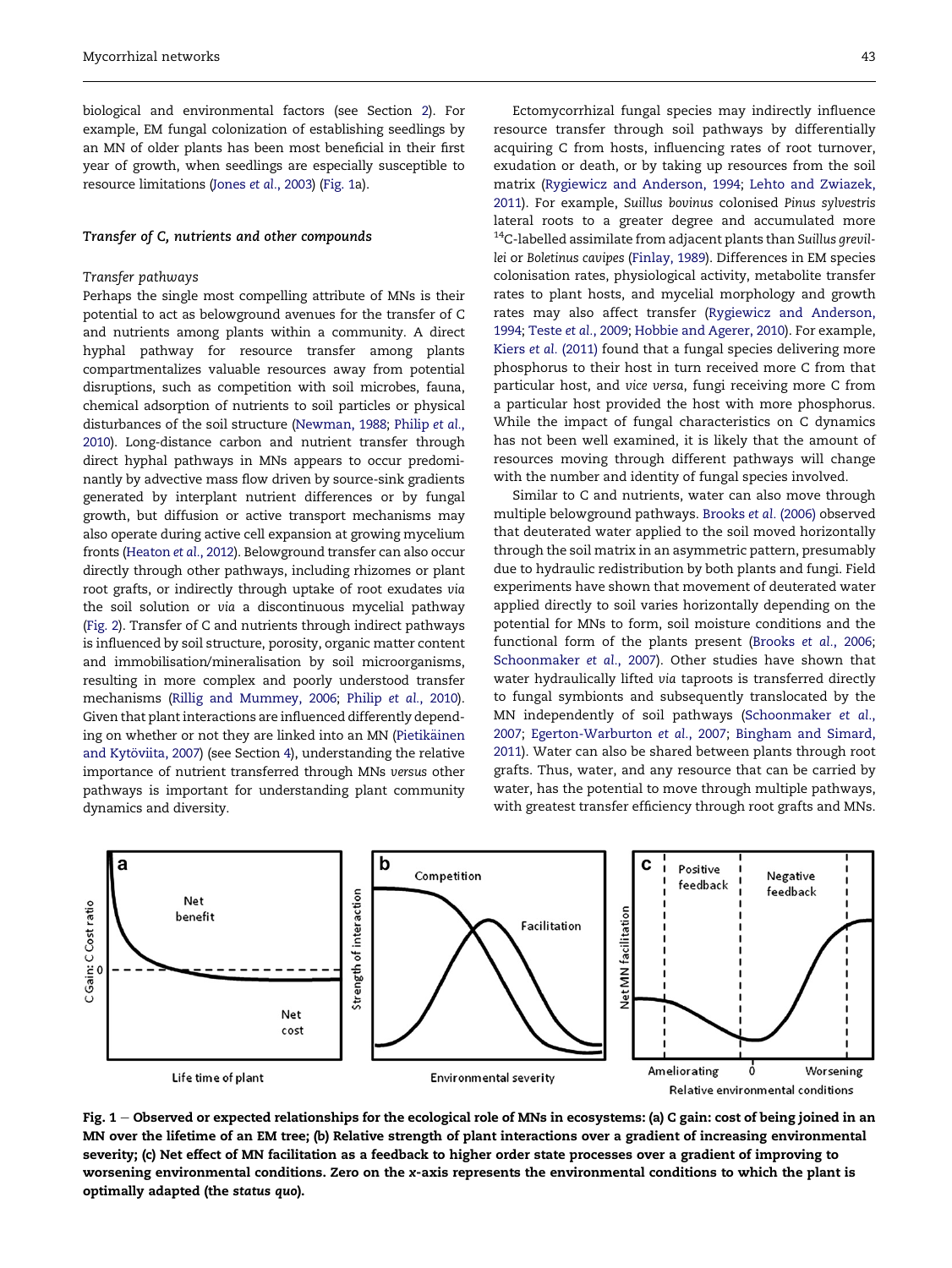<span id="page-5-0"></span>

Fig.  $2 -$  Schematic representation of treatments applied to control belowground pathways; R = rhizome and root graft transfer;  $M =$  mycorrhizal network transfer;  $S =$  soil solution transfer. Total isotope transfer to a receiver plant through rhizome or root grafts would be calculated as the difference between treatments illustrated in (a) and (b); MN transfer would be calculated as the difference between the treatments illustrated in (b) and (c); transfer through the soil solution would be equal to the total isotope transferred in treatment (c). Reproduced, with permission, from [Deslippe and Simard \(2011\)](#page-18-0).

The facilitative effects of resource transfers through different pathways should vary with plant status. Resource transfer through the soil pathway may be more beneficial to plants able to independently exploit soil resources efficiently, such as ruderal plants with rapid root growth and high nutrient-uptake rates. Transfer through MNs, by contrast, may be of relatively greater benefit to plants with smaller, less active root systems, as observed in MH plants or establishing autotrophic seedlings (see Section [4](#page-7-0)). In such plants, transfer may be regulated more by plant than fungal or microbial factors.

### Resource transfers among autotrophic plants

Most studies examining transfers between plants through MNs have examined C transfer. Interplant C transfer via an MN where one plant receives a net C gain represents a nutritional innovation in plants. Interplant C transfer through MNs has been demonstrated in the field and can affect resource availability to plants [\(Selosse](#page-20-0) et al., 2006; [Teste](#page-21-0) et al.[, 2009](#page-21-0); [Deslippe and Simard, 2011](#page-18-0)). Strong gradients for carbohydrate-C affect C transfer through MNs among forest trees [\(Simard and Durall, 2004;](#page-20-0) Teste et al.[, 2009](#page-21-0)), but C transfer is also influenced by other resources, organisms and environmental conditions (Eason et al.[, 1991;](#page-18-0) He et al.[, 2005](#page-19-0); [Selosse](#page-20-0) et al., 2006; [Egerton-Warburton](#page-18-0) et al., 2007). For example, C transfer between Betula nana shrubs in Arctic tundra may more strongly reflect the movement of amino acid-C in this highly N-limited ecosystem [\(Deslippe and](#page-18-0) [Simard, 2011\)](#page-18-0). Indeed, in many systems, gradients of nutrients in amino acids may be the primary drivers of C transfer.

The transfer of nitrogen and phosphorus through MNs has also been demonstrated. For example, nitrogen transfer between non  $N_2$ -fixing Eucalyptus maculata and  $N_2$ -fixing Casuarina cunninghamiana linked in an ectomycorrhizal MN was demonstrated using  $^{15}NH_4$  and  $^{15}NO_3$  tracers (He et al.[, 2005\)](#page-19-0). Likewise, phosphorus transfer through networks of both AM and ERM plants has been demonstrated [\(Eason](#page-18-0) et al., 1991). There is also potential for MNs to provide a route for plant hormones and other signalling molecules as demonstrated by Song et al. [\(2010\)](#page-21-0), who found that MNs facilitated defence signalling between tomato plants (Lycopersicon esculentum) linked through the AM fungus, Glomus mosseae. This resulted

in increases in disease resistance, corresponding with increases in defence-related gene expression and enzyme activity. Mycorrhizal networks also facilitate transfer of allelochemicals between plants, resulting in increased accumulation of the noxious compounds in soils and reduced growth of the target plants (Barto et al.[, 2011\)](#page-18-0).

While the transfer of C, nutrients and other compounds through MNs is well known, the significance of these transfers to interplant interactions and ecosystem dynamics remains a topic of research and debate (Fitter et al.[, 1999;](#page-18-0) [van der](#page-21-0) [Heijden and Horton, 2009](#page-21-0)). Uncertainties regarding the ecological relevance of MN-facilitated resource transfer primarily concern the experimental and isotope methods employed, and the interpretations of data [\(Perry, 1998;](#page-20-0) [Wilkinson, 1998](#page-21-0); Fitter et al.[, 1999;](#page-18-0) [Simard and Durall, 2004](#page-20-0)). With theoretical, experimental and instrumental advances in isotope chemistry, network manipulation and molecular biology, these methods have greatly improved over the past decade.

A principle question to be addressed is why a fungus would give up C to a plant. The answer may lie in the finding that glutamine, which contains five C atoms for every two N atoms, is the primary molecule through which N is transferred from EM fungi to their hosts ([Martin](#page-19-0) et al., 1986). Thus, if a fungus transfers disproportionately high quantities of glutamine to its host plant relative to the C the plant gives in return, the plant gains a C subsidy in addition to an N subsidy while the fungus still obtains its most limiting resource.

#### Factors influencing resource transfers among autotrophs

Resources are shuttled back-and-forth through MNs according to supply and demand in plant communities, representing a complex underground trading system. Differences in physiological source-sink strength among plants (e.g., in photosynthetic rates, growth rates, nutrient content, age, defoliation by pathogens, insects or drought) influence transfer patterns ([Simard and Durall, 2004](#page-20-0); Leake et al.[, 2004](#page-19-0); [Selosse](#page-20-0) et al., [2006;](#page-20-0) [van der Heijden and Horton, 2009;](#page-21-0) Song et al.[, 2010\)](#page-21-0). Characteristics of fungal and associated microbial communities, however, also play important roles ([Finlay, 1989](#page-18-0); [Rygiewicz and Anderson, 1994](#page-20-0); [Lehto and Zwiazek, 2011\)](#page-19-0). Where resource pools and demands are distributed equitably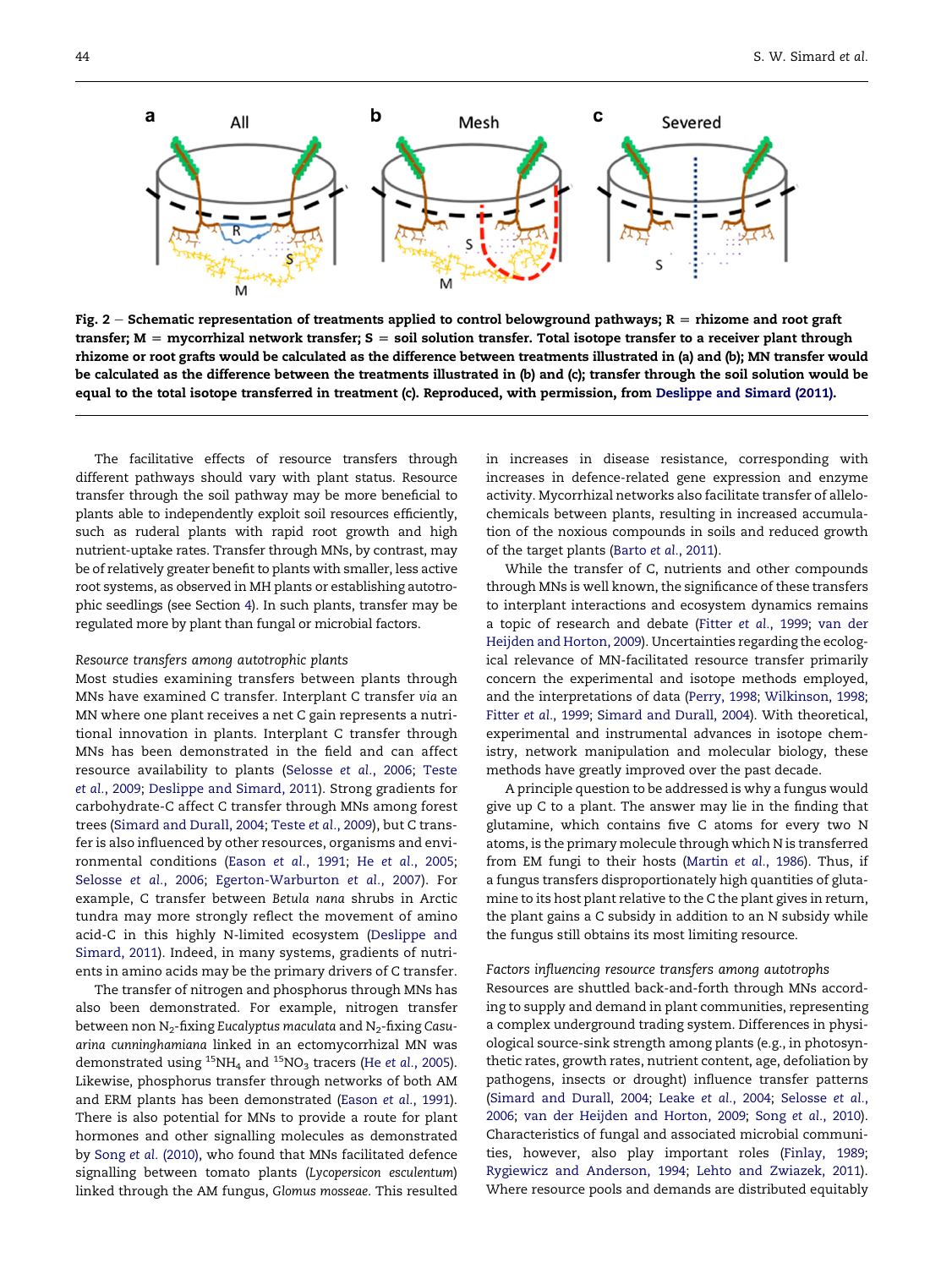among plants in a physiologically uniform community, resource transfer from one plant to another is theoretically balanced by transfer in the opposite direction (i.e., net transfer is zero). However, physiological source-sink gradients among plants are the norm in natural ecosystems, and resources transfer along these gradients, from enriched source plants to rapidly growing sink plants ([Simard and Durall, 2004;](#page-20-0) [Selosse](#page-20-0) et al., 2006; [van der Heijden and Horton, 2009\)](#page-21-0). Thus, a sink plant could gain more C than it gives up to its neighbour, at least for a time.

Transfer patterns appear to be governed more by sink strength of receiver plants than by source strength of donors. Teste [et al.](#page-21-0) (2009, [2010\)](#page-21-0) showed that greater C transfer occurred to rapidly growing sink seedlings than to slowly growing ones, and transfer amounts were unrelated to source seedling growth rates. By contrast, studies that have manipulated source strength in seedlings, based on size or elevated  $CO<sub>2</sub>$  levels, have found no effect on the amount of C transfer (Fitter et al.[, 1999](#page-18-0); Teste et al.[, 2009\)](#page-21-0). Thus, larger, more vigorous sink seedlings may outperform smaller seedlings as a result of greater C gains from neighbouring trees ([Teste](#page-21-0) et al.[, 2009,](#page-21-0) [2010\)](#page-21-0). In this case, C (and other resources) may move into sink seedlings via xylem driven by transpiration or nutrient demand [\(N](#page-20-0)ä[sholm](#page-20-0) et al., 1998). Where they establish within the MN of overstory trees, deeply shaded seedlings may depend on transfer of photosynthate from older trees to maintain a positive C balance. Where understory seedlings are released from light limitation by a gap disturbance, sourcesink gradients would change as they gain dominance, causing shifts in the pattern of net flux among neighbouring seedlings.

Plants occur in complex mixtures, with many plant and fungal species and individuals, involving more than just pairs of plants connected by the mycelium of a single fungal species. These conditions change as plants germinate, grow, compete, respond to seasons, are consumed and die, resulting in a dynamic flux of resources, which tracks changing strengths and demands among individuals. Thus, not only do the complexity and composition of MNs change over time (Twieg et al.[, 2007\)](#page-21-0), but belowground fluxes of nutrients change over the growing season with shifts in source-sink gradients among networked plants (Lerat et al.[, 2002](#page-19-0); [Philip,](#page-20-0) [2006](#page-20-0); [Deslippe and Simard, 2011\)](#page-18-0) (Box 2). Seasonality indirectly affects the magnitude of C transferred not only through shifts in plant but also in fungal physiology. Root turnover, root activity and mycorrhizal colonization dynamics change throughout the growing season [\(Rygiewicz and Anderson,](#page-20-0) [1994](#page-20-0)), and networks are likely disrupted and re-anastomose continuously [\(Tuffen](#page-21-0) et al., 2002), shifting the balance between MN and soil pathways for resource transfer. Only a few studies have repeatedly measured C over time; this research indicates a peak in C transfer during leaf expansion or high photosynthetic activity in autotrophic plants (Lerat [et al.](#page-19-0), [2002](#page-19-0); [Philip, 2006](#page-20-0); [Deslippe and Simard, 2011](#page-18-0)). The seasonality of C transfer in MH and partial MH plants remains unknown but likely follows C allocation bursts to nearby autotrophic roots and mycorrhizal fungi. Further research is needed to clarify the effects of temporal and spatial environmental heterogeneity on interplant C transfer through MNs, as well as the roles of different fungal species, fungal exploration types (exploration types are described by [Agerer, 2001;](#page-17-0)

# Box 2. Shifting direction of net carbon transfer with season.

Using dual  $^{13}C/^{14}C$  labelling in the field, [Philip \(2006\)](#page-20-0) found that the direction of net C transfer reversed twice over the growing season: (1) from rapidly growing Douglas-fir to bud-bursting paper birch in spring, (2) then reversing, from nutrient and photosynthateenriched paper birch to stressed understory Douglas-fir in summer; and (3) reversing yet again, from stillphotosynthesizing Douglas-fir to senescent paper birch in the fall. The C moved back-and-forth between paper birch and Douglas-fir through multiple belowground pathways, including MNs, soils and a discontinuous hyphal pathway. Here, there appears to be a dynamic interplay between paper birch, Douglas-fir and the interconnecting fungi, with C and nutrients moving in the direction of greater need over the growing season.

[Hobbie and Agerer, 2010](#page-19-0)) and their effects on fungal biology and fitness.

Soil conditions such as temperature, moisture and nutrient levels, the community of soil organisms, or the degree of soil disturbance are expected to affect the amount of C transferred. Not surprisingly, high levels of nitrogen and phosphorus in soil can affect the magnitude of C transferred ([Selosse and Roy,](#page-20-0) [2009](#page-20-0)). High temperatures that warm soils can promote extramatrical hyphae growth [\(Hawkes](#page-19-0) et al., 2008) and may favour C transfer through MNs ([Deslippe and Simard, 2011](#page-18-0)). Soil disturbance is expected to affect total C transfer, but the size of receiving autotrophic plants is more influential ([Teste](#page-21-0) et al.[, 2010\)](#page-21-0). There are likely other, yet to be identified factors affecting the magnitude of C transferred in MNs.

Transfers to mycoheterotrophic and partial mycoheterotrophic plants

The greatest dependence on C transfer via MNs appears to occur in MH plants, followed by partial MH plants then autotrophic plants [\(Leake, 2005](#page-19-0); [Selosse](#page-20-0) et al., 2006; [Leake and](#page-19-0) [Cameron, 2010\)](#page-19-0). Mycoheterotrophy is a unique nutritional mode where plants are completely dependent on MNs for C and nutrients, and thus their very existence. About 450 MH plant species are known to fully exploit their MNs for C and nutrients [\(Leake, 2005](#page-19-0)). The C in MH plants originates from nearby autotrophic plants and delivered through MNs. This strategy has independently evolved at least 40 times, with representative species in the Burmanniaceae, Corsiaceae, Ericaceae, Gentianaceae, Iridaceae, Orchidaceae, Petrosaviaceae, Polygalaceae, Thismiaceae, and Triuridaceae plant families [\(Merckx](#page-20-0) et al., 2009). It is suggested that evolutionary radiation and niche expansion took place, for example, in the Orchidaceae and Burmanniaceae, during the Eocene, as increased demand for light-independent C was met by MNs in increasingly shaded conditions in forests ([Merckx](#page-20-0) et al., [2009](#page-20-0); [Motomura](#page-20-0) et al., 2010). Cospeciation is also possible, with numerous molecular studies showing high specificity between fully MH plants and narrow-host range EM species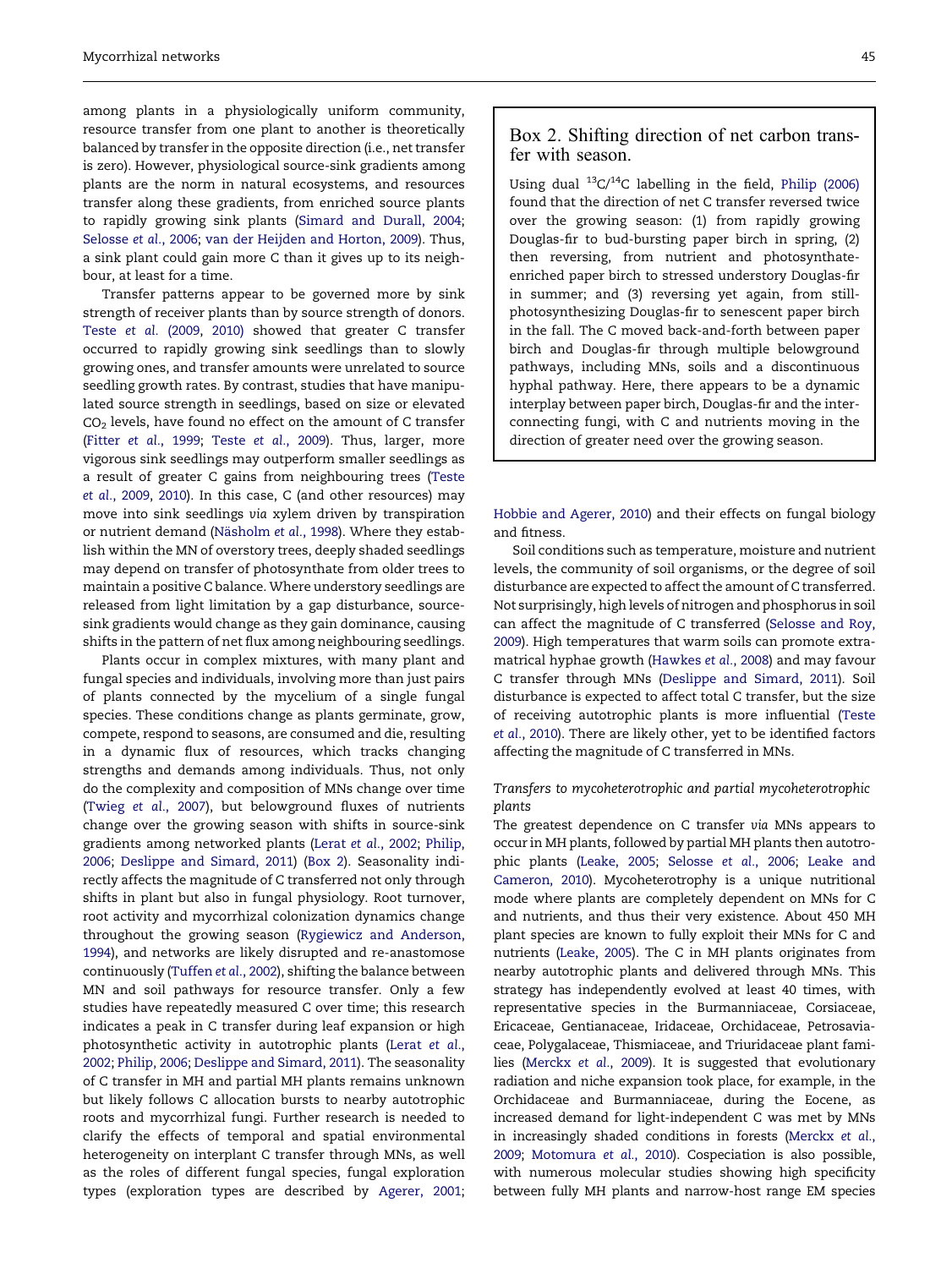<span id="page-7-0"></span>([Hynson and Bruns, 2010\)](#page-19-0). For example, some plants in the divergent genus Hexalectris (Orchidaceae) associate exclusively with members of the Thelephoraceae, Russulaceae and Sebacinaceae, showing high specificity for unique associations with narrow clades of mycorrhizal fungi [\(Kennedy](#page-19-0) et al., 2011).

Recent studies using stable isotopes and mixed modelling approaches ([Tedersoo](#page-21-0) et al., 2007; [Motomura](#page-20-0) et al., 2010) have demonstrated that numerous plants derive some C from associated fungi while remaining photosynthetically active, thus forming a novel partial MH nutritional strategy. Similar to MH, partial MH plants receive this C from fungi forming MNs with nearby autotrophic plants [\(Leake](#page-19-0) et al., [2004;](#page-19-0) [Selosse and Roy, 2009](#page-20-0)). Approximately 10 % of all plant species appear to be MH or partial MH during all or part of their life [\(Leake and Cameron, 2010](#page-19-0)). There are many partial MH pyroloid and orchid species, with potentially more to be discovered in the Gentianaceae, Dioscoreales, Polygalaceae, Iridaceae, Pandanales, and Petrosaviaceae families ([Selosse](#page-20-0) [and Roy 2009;](#page-20-0) [Merckx](#page-20-0) et al., 2009).

Numerous members of the Basidiomycota, Ascomycota and Glomeromycota colonize roots of MH and partial MH plants, as identified with molecular barcoding methods based on fungal rRNA genes [\(Merckx](#page-20-0) et al., 2009). These fungi typically form EM or AM fungal structures with autotrophic plants, but occasionally have an altered morphology on the roots of the MH or partial MH plants (Orchidaceae) where intracellular pegs or pelotons are seen (Leake et al.[, 2004\)](#page-19-0). Most MH plants have specialized associations with single families, genera or even species of fungi [\(Hynson and Bruns,](#page-19-0) [2010\)](#page-19-0). The degree of fungal specificity appears to correlate with the proportion of C derived from the fungi in MH and partial MH plants, indicating that efficient MNs have evolved to sustain C transfers. There are reports of novel mycorrhizal formations with litter and wood decaying fungi such as Gymnopus and Mycena that are 'exploited' by MH and partial MH plants [\(Ogura-Tsujita](#page-20-0) et al., 2009; [Bougoure](#page-18-0) et al., 2010).

#### Magnitude of C transfer in MH and partial MH plants

The magnitude of a net C gain through MNs is closely linked to the degree of mycoheterotrophy or by the N sink in leaves of autotrophic plants. As discussed, this is because source-sink gradients are the primary driver of resource transfer between plants. In MH and partial MH plants, leaflessness, reduced leaf size or number of leaves, variegated leaves and lack (or low levels) of chlorophyll are diagnostic of a dependency on fungi for C [\(Selosse and Roy, 2009](#page-20-0); [Merckx](#page-20-0) et al., 2009). Since MH and partial MH have a reduced photosynthetic machinery (less chlorophyll), a true C sink develops throughout the whole plant where C gained from fungi can be considered as a dependency on MNs to form and channel C from nearby autotrophic plants (Box 3). With autotrophic receiver plants, the opposite appears to hold, where leaf photosynthetic activity generates an N sink that drives C as amino acids (glutamine) into the aboveground tissue via the xylem [\(Martin](#page-19-0) et al., 1986; [Teste](#page-21-0) et al.[, 2010](#page-21-0); [Deslippe and Simard, 2011](#page-18-0)).

### Fate of transferred carbon

Research is needed to clearly discern the fate of transferred C. Presumably, much of the transferred C is returned to the atmosphere via respiration within the first hours to days, but these losses have not been measured in MN studies in the field. The peak of C transfer appears to occur within the first 72 h of C fixation by the autotrophic donor plant (Leake et al.[, 2004](#page-19-0)). As opposed to AM systems, transferred C is found in the shoots of EM plants [\(Simard and Durall, 2004](#page-20-0); Teste et al.[, 2009](#page-21-0), [2010](#page-21-0); Philip et al.[, 2010](#page-20-0); [Deslippe and Simard, 2011](#page-18-0); [Bingham and](#page-18-0) [Simard, 2011](#page-18-0)). It appears that the demands of the photosynthetic machinery for N are mainly responsible for C allocation to the shoots as C is moved up the xylem as amino acids or low-weight N compounds [\(N](#page-20-0)ä[sholm](#page-20-0) et al., 1998).

There are few potential mechanisms to explain how C is moved from the fungus to plant (the reverse of the typical movement). Intracellular digestion of fungal hyphae in MH and partial MH orchids occurs [\(Bougoure](#page-18-0) et al., 2010), but this process has yet to be documented in autotrophic plants. In MH Monotropeae and Pterosporeae, intracellular hyphal pegs release fungal cytosol by emitting membranaceaous sacs. In pyroloids, fungal lysis or other pathways of recovering cellular C probably operate. Nevertheless, it remains conceivable that C can move from fungal to plant tissue as a simple sugar ([Bidartondo, 2005\)](#page-18-0). As a sizeable portion of transferred C accumulates in the receiver roots and EM fungal tissue, EM fungi with extensive rhizomorphic structures may accumulate more C (Teste et al.[, 2009](#page-21-0)). Future research using stable isotope analysis and mixing models is needed to obtain better estimates of the origin, allocation and fate of transferred C through MNs among different combinations of autotrophic, MH and partial MH (degree of heterotrophy) plants, and to understand how these are affected by environmental heterogeneity.

# 4. Ecological significance of mycorrhizal networks

Significance of MNs to plant establishment and fungal biology

### Effects of MNs on plant survival

Mycorrhizal networks are important to plant establishment and growth. As discussed earlier, the establishment and growth of many MH plants depend on the availability of MNs. Less clear, however, is the importance of MNs to the survival and growth of autotrophic plants. There is a plethora of research showing that EM fungi improve the establishment success of many woody plants (Karst et al.[, 2008\)](#page-19-0), but studies testing the role of MNs have been sparse.

The first clear evidence that MNs likely affect establishment of autotrophic seedlings was provided by [Horton](#page-19-0) et al. [\(1999\).](#page-19-0) They showed that Pseudotsuga menziesii var. menziesii seedlings were only able to establish in EM Arctostaphylos spp. patches as opposed to AM Adenostoma fasciculatum patches in central California coast chaparral. Seedlings growing in Arctostaphylos patches shared 17 species of EM fungi with Arctostaphylos spp., while seedlings growing in A. fasciculatum were colonized by only two EM species. They found no significant differences between patches in allelopathy, light, temperature, soil N or soil K. The study did not control for the source of mycorrhizal fungal colonization or the potential for MNs to form, however, so it could not be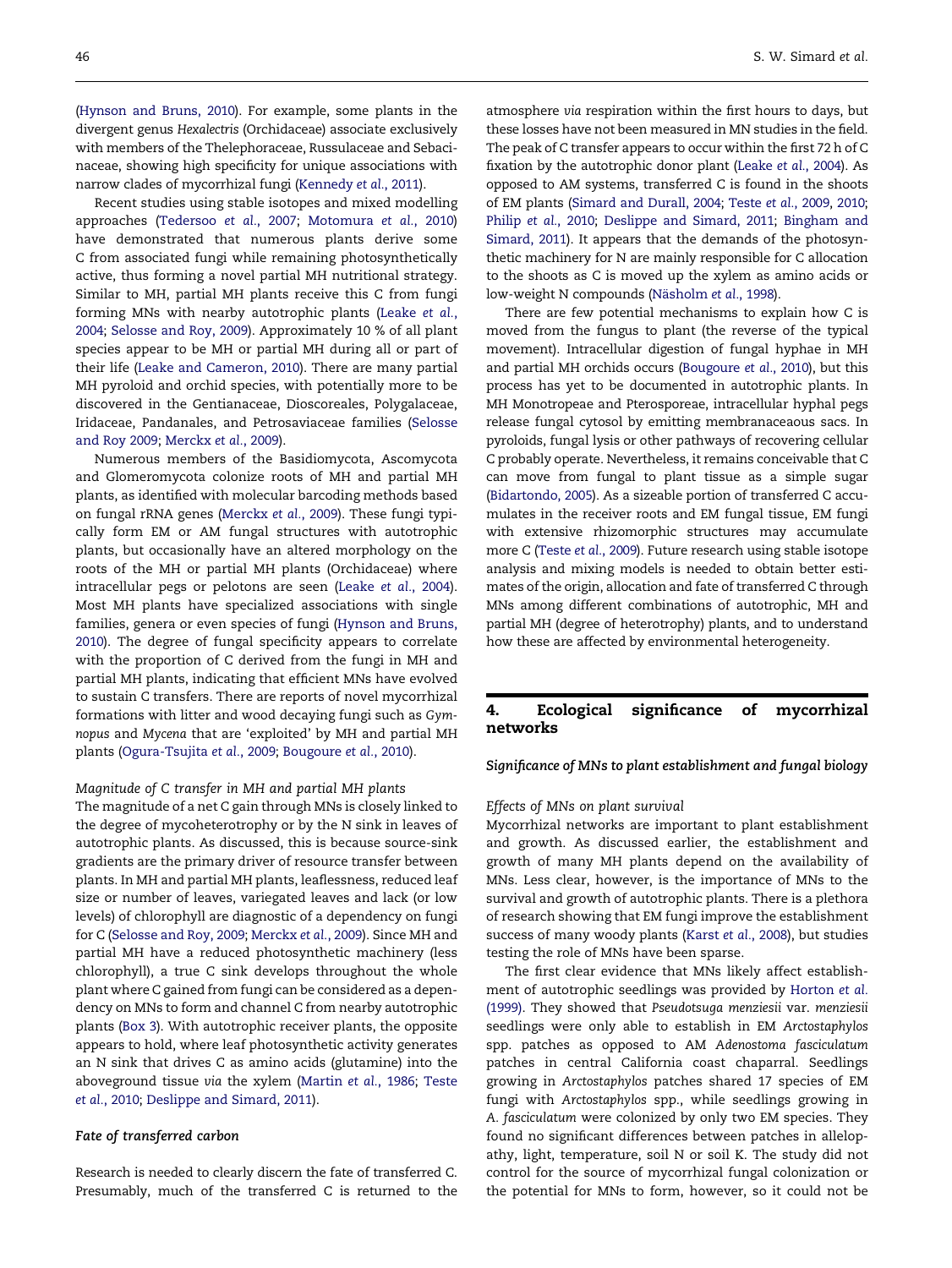# Box 3. Magnitude of carbon transfer between plants.

By definition, all MH plants gain 100 % of their C from fungi that establish MNs with nearby autotrophic plants. This has been confirmed empirically, albeit indirectly, with the analysis of stable isotopes and calculation of fungal-derived C gains with isotope mixing models [\(Leake](#page-19-0) et al., 2004; [Preiss](#page-20-0) et al., 2010). As for the partial MH plants, up to 85% C gain appears to have moved through MNs ([Selosse and Roy, 2009](#page-20-0)) (Table 2). Partial MH plants acquiring life-sustaining C from MNs have very low photosynthetic rates compared to autotrophic plants [\(Cameron](#page-18-0) et al., 2009). Net C transfer between autotrophic plants has typically been small compared to the C fixedvia photosynthesis [\(Deslippe and Simard, 2011;](#page-18-0) [Smith and Read, 2008](#page-20-0);Teste et al.[, 2010;](#page-21-0) [Philip](#page-20-0)et al., [2010](#page-20-0); [Simard and Durall, 2004](#page-20-0)) and compared to the MN-derived C in MH and partial MH plants [\(Fig. 3\)](#page-9-0).

Total C gains received through MNs are likely underestimated due to respiratory C loss ([Girlanda](#page-18-0) et al., 2011). Furthermore, a proportion of C may be derived from saprotrophic fungi, or EM fungi with saprotrophic ability, without the implication of an MN, but this contribution appears to be small ([Bougoure](#page-18-0) et al., 2010).

Numerous studies have shown that light is an important factor determining the magnitude of C gained from networking fungi ([Tedersoo](#page-21-0) et al., 2007; [Motomura](#page-20-0) et al., 2010; [Liebel](#page-19-0) et al., 2010; [Preiss](#page-20-0) et al., 2010). The amount of C gained from fungi in partial MH plants decreases with increasing light availability [\(Liebel](#page-19-0) et al., 2010; [Preiss](#page-20-0) et al., 2010). Net C transferred via MNs in autotrophic plants appears to only reach biologically significant levels under shade [\(Fig. 3](#page-9-0)) (see Section [3\)](#page-3-0). Future studies are also needed to enhance our understanding of the ecology and evolution of roots forming MNs, and we can use MH and partial MH as model plants. Heterotrophy as seen in partial MH plants, is to some degree, a dynamic adaptation to growing in shaded forests ([Preiss](#page-20-0) et al., 2010). In the case of MH plants, their lack of a well-developed root system and their complete dependency on fungi for C may also represent an adaptation to root competition.

definitively concluded that MNs were the source of inoculation or cause of increased survival.

Key to examining MN effects on seedling survival has been the development of techniques for manipulating MN formation. Some studies have found positive MN effects on autotrophic seedling survival when seedlings are growing near an established conspecific tree [\(Onguene and Kuyper,](#page-20-0) [2002;](#page-20-0) [McGuire, 2007;](#page-19-0) Teste et al.[, 2009](#page-21-0); [Booth and](#page-18-0) [Hoeksema, 2010](#page-18-0); [Bingham and Simard, 2011](#page-18-0)). Studies that have separated soil, MN and root pathways have usually found that positive effects of MNs are at least partially offset by root competition ([Booth, 2004](#page-18-0); [Booth and Hoeksema, 2010;](#page-18-0) [Bingham and Simard, 2011](#page-18-0)). However, the likelihood of survival increases significantly where seedlings have the potential to tap into an MN (Teste et al.[, 2009\)](#page-21-0). Notably, all of these studies have been conducted within the first 3 y of seedling establishment. Thus, it is conceivable that there is a temporal stress threshold at which competitive effects of the established conspecifics outweigh the facilitative effects of the MN, such that mortality increases among seedlings when they approach the age or size of the established conspecific.

### Effects of MNs on plant growth

Studies have also demonstrated an increase in growth when autotrophic seedlings are linked in an MN with older trees (Box 4). [Onguene and Kuyper \(2002\)](#page-20-0) noted increased biomass for autotrophic EM seedlings growing near EM trees in a tropical rainforest. The effect of EM trees on EM seedling growth was further supported in oak savannah by [Dickie](#page-18-0) et al. [\(2004\)](#page-18-0), who reported a more than tripling of shoot biomass for Quercus rubra seedlings growing near EM Q. montana trees, versus AM Acer rubrum trees. A facilitative effect of Quercus rather than simply an inhibitory effect of Acer was later confirmed in [Dickie](#page-18-0) et al. (2005), where Q. macrocarpa seedling growth was maximized at intermediate distances from Q. ellipsoidalis trees, in a matrix of AM herbaceous species. These studies suggest that MNs improved autotrophic plant growth, but improvements could simply have been due to increased colonization independent of networks, as the potential to form networks was not manipulated in these experiments. Other experiments have teased apart the effects of the potential to form a network from the benefits of inoculation [\(Booth,](#page-18-0) [2004](#page-18-0); [Nara, 2006;](#page-20-0) [McGuire, 2007;](#page-19-0) [Bingham and Simard, 2011](#page-18-0)). [Booth \(2004\)](#page-18-0) utilized trenching and mesh with a  $44$ - $\mu$ m pore

| Table 2 – Ecological implications of net carbon transfer via MNs for the three main nutritional strategies found in forest<br>ecosystems. |                                                                              |                                                      |                                                                            |                                                                                        |                                                                       |  |
|-------------------------------------------------------------------------------------------------------------------------------------------|------------------------------------------------------------------------------|------------------------------------------------------|----------------------------------------------------------------------------|----------------------------------------------------------------------------------------|-----------------------------------------------------------------------|--|
| Nutritional<br>strategy                                                                                                                   | Range of net<br>C transfer via MNs<br>under full light and<br>deep shade (%) | Degree of<br>adaptation to<br>shaded<br>environments | Level of development<br>of photosynthetic<br>machinery and root<br>systems | Suggested importance<br>of net C transfer via<br>MNs in complex<br>adaptive ecosystems | Evolutionary<br>implication of MNs<br>under low light<br>environments |  |
| Mycoheterotrophic<br>(MH)                                                                                                                 | $95 - 100$                                                                   | High                                                 | Absent to poor                                                             | Required<br>for survival                                                               | Radiation<br>and cospeciation                                         |  |
| Partial MH                                                                                                                                | $0 - 85$                                                                     | Moderate to high                                     | Poor to excellent<br>(highly flexible)                                     | Required for normal<br>growth and survival                                             | Niche expansion<br>and cospeciation                                   |  |
| Autotrophic                                                                                                                               | $0 - 10$                                                                     | Poor to moderate                                     | Excellent                                                                  | Seedling survival and<br>growth supplement                                             | Niche expansion                                                       |  |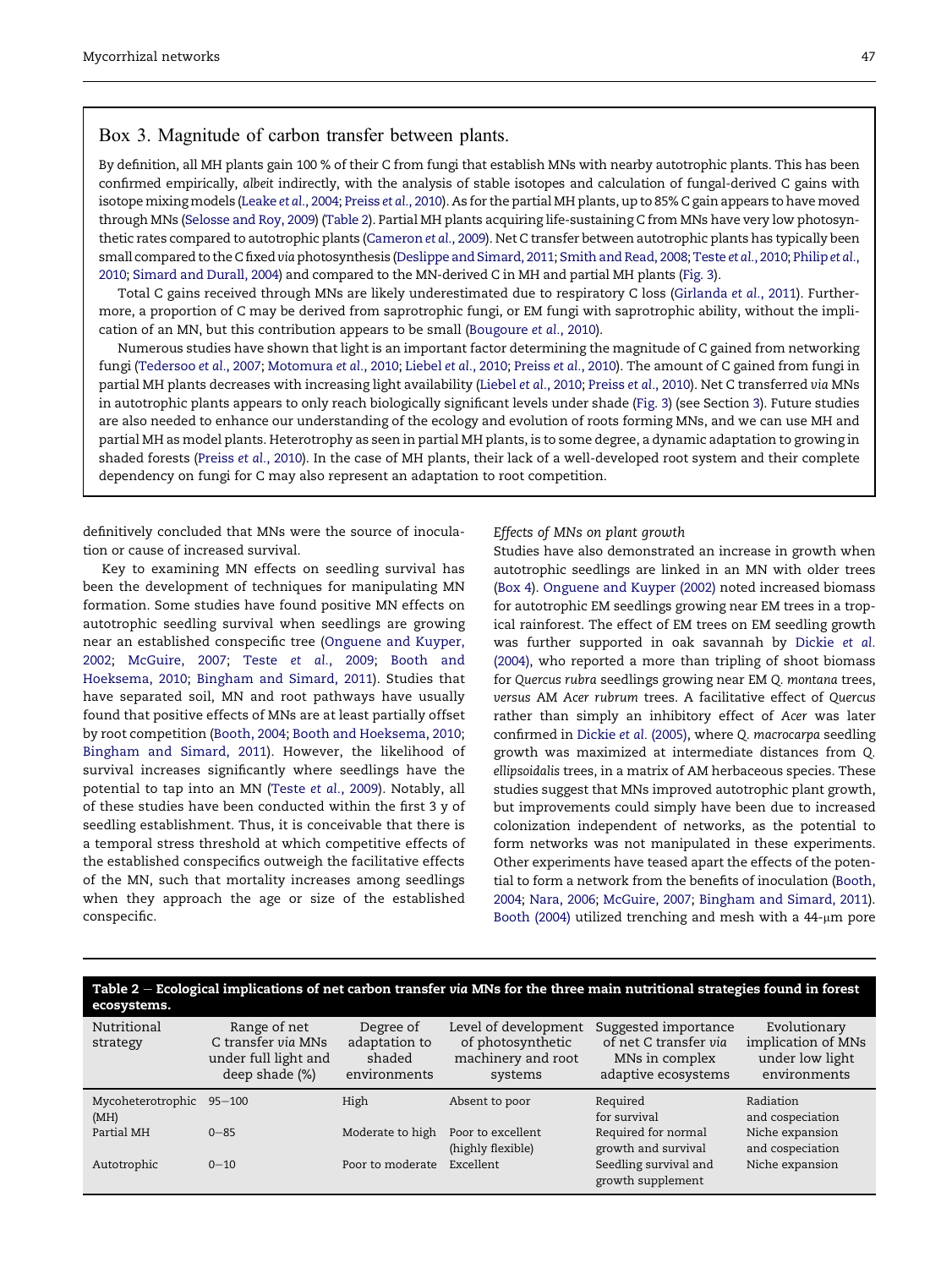Fig.  $3$  – Estimated net C gain via MNs in mycoheterotrophic (MH), partial mycoheterotrophic (partial MH), and autotrophic (AU) plants with light intensity. Data consolidated from [Bidartondo \(2005\)](#page-18-0); [Tedersoo](#page-21-0) et al. (2007); Teste et al. [\(2010\)](#page-21-0); [Simard](#page-20-0) et al. (1997); Lerat et al. [\(2002\)](#page-19-0); [Motomura](#page-20-0) et al. (2010), [Hynson and Bruns \(2010\)](#page-19-0) and others. Included here are field studies with plants associating with EM fungi that estimated net C transfer with dual  $(^{14}C^{-13}C)$  labelling or calculated net C gain via MNs with stable isotope analyses and stable isotope mixing models [\(Preiss](#page-20-0) et al., 2010). A notable exception is Lerat et al. [\(2002\),](#page-19-0) who calculated net C gain between AM plants in the field with  $14$ C. None of the simple linear regressions were statistically significant; MH:  $R^2 = 0.01$ ,  $P = 0.66$ ; partial MH:  $R^2 = 0.001$ ,  $P = 0.89$ ; AU:  $R^2 = 0.75$ ,  $P = 0.06$ . Net C transfer in partial MH plants as a group (pyroloids, green orchids) is important, reaching in some cases 85 % of all C acquired [\(Selosse and Roy, 2009](#page-20-0)); however, this relationship is highly variable. Within the same partial MH genus (e.g., Cephalanthera green orchids) a strong relationship does exist between light intensity and the magnitude of C gained from fungi via MNs (Preiss et al.[, 2010\)](#page-20-0).

size to control for MN formation and found that needle number of Pinus strobus seedlings was maximized when they had the opportunity to form MNs in the absence of root competition in a stand dominated by EM trees. Similarly, trenching was used to show that understory Douglas-fir seedlings grew taller and had improved foliar nutrition where they were able to form networks with century-old overstory Douglas-fir and paper birch trees than where they were isolated ([Simard and Durall, 2004\)](#page-20-0).

The circumstances under which MNs benefit the growth of autotrophic EM plants are increasingly understood. Both [Dickie](#page-18-0) et al. (2005) and [McGuire \(2007\)](#page-19-0) found that growth of EM seedlings establishing in an AM plant community matrix was improved when they were located in close proximity to congeneric or conspecific stands of trees. However, [Dickie](#page-18-0) et al. [\(2005\)](#page-18-0) found that growth peaked at a distance of  $\sim$ 12 m, and suggested light competition suppressed growth

at closer distances relative to the grassland matrix environment. In a tropical rainforest, [McGuire \(2007\)](#page-19-0) observed that autotrophic plant growth was maximized along the stand edge, presumably due to aboveground functional equivalence of conspecifics with AM plant species in the stands. [Nara](#page-20-0) [\(2006\)](#page-20-0) unambiguously showed that, under primary succession, the growth of an establishing EM plant was improved when networking with an established plant, but that this varied depending on the fungal species involved.

Controlled, small-scale experiments can help to elucidate the mechanisms by which MNs influence survival and growth of establishing plants. In an elegant experiment, [Nara \(2006\)](#page-20-0) transplanted advanced EM Salix reinii seedlings inoculated with differing EM fungal species into biologically depauperate scoria substrate on Mt. Fuji, along with uninoculated Salix reinii germinants. He found increased survival of all germinants growing near inoculated advanced seedlings relative to uninoculated controls. Biomass of germinants increased in the inoculation treatments, except in the case of one EM fungal species. This study confirmed that MNs were the mechanism for EM fungal colonization and subsequent facilitation of plant establishment; however, other mechanisms of MN facilitation, such as resource transfer, were not tested. One way to test for resource transfer effects would be to sever the hyphae once seedlings have been colonized by the MN, allowing seedlings to reform MNs in one group while blocking reformation in the other group, using a barrier on the side of the establishing seedling towards the established plant.

### Effects of MNs on EM fungal biology

Very few studies have focused on the effects of MNs on EM fungal biology, but those that have, have found a fungal response. Fitter et al. [\(1999\)](#page-18-0) argue that MNs are primarily relevant in AM systems due to their effects on AM fungal biology. [Teste and Simard \(2008\)](#page-21-0) used nylon mesh bags of different pore sizes to restrict hyphal, rhizomorph and root growth, and found that most EM fungal taxa decreased in prevalence on interior Douglas-fir seedling root tips with increasing restriction of network potential and distance from an established P. menziesii var. glauca mature tree. Interestingly, the EM fungi that exhibited the greatest decrease was Rhizopogon, the genus most likely to be important in MN formation and water translocation to seedlings due to its ability to form long-distance rhizomorphs and colonize multiple trees within a stand (Beiler et al.[, 2010](#page-18-0)). This pattern is congruent with the idea that networking is most advantageous to high-biomass, long-distance exploration-type fungi, since they would be able to colonize establishing plants at long distances, and continue to increase their biomass by tapping into multiple plants in an area. Likewise, EM fungal community similarity between seedlings and tree roots of P. menziesii var. glauca increased with restriction of network potential and distance, suggesting that long-distance explorationtype fungi tend to quickly dominate seedling root tips when they are able to colonize from adjacent trees ([Bingham and Simard, 2012\)](#page-18-0).

In addition to their role in facilitating resource redistribution to establishing plants, MNs may supplement fungi with C and water from neighbouring plants [\(Querejeta](#page-20-0) et al., 2003; [Brooks](#page-18-0) et al.[, 2006](#page-18-0); [Schoonmaker](#page-20-0) et al., 2007; [Egerton-Warburton](#page-18-0) et al.,

<span id="page-9-0"></span>![](_page_9_Figure_10.jpeg)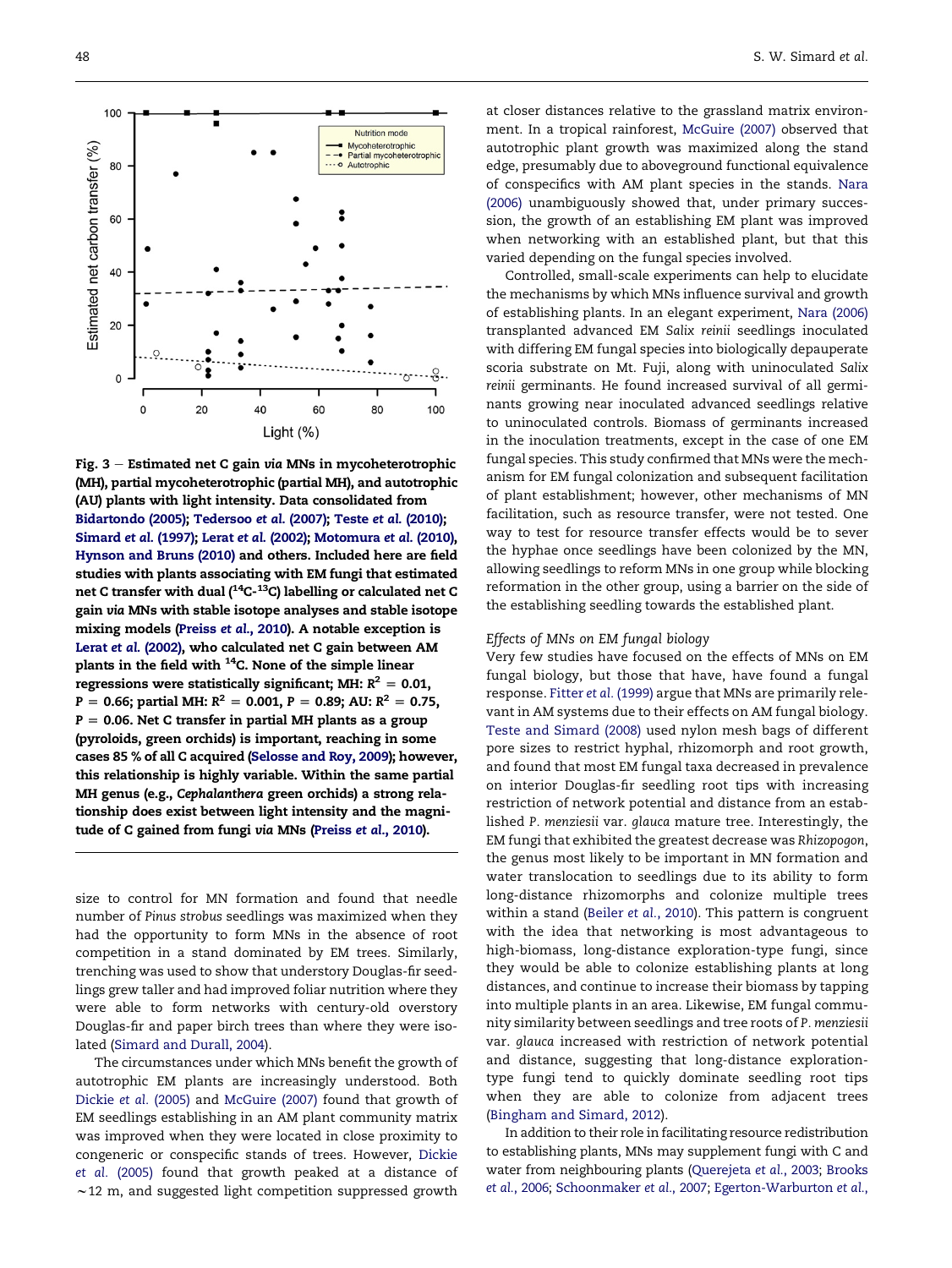[Bingham and Simard \(2012\)](#page-18-0) hypothesized that MNs are most important to forest regeneration where EM tree seedlings are establishing under high abiotic stress (i.e., at the periphery of their fundamental niche), especially in soils low in EM fungal inoculum, in support of the stress-gradient hypothesis [\(Maestre](#page-19-0) et al., 2009). In an experiment using mesh bags with varying pore size to control for hyphal and root growth, Douglas-fir seedlings were planted at varying distances from conspecific mature trees across a climatic moisture gradient, as measured by summer heat:moisture index. The interaction between the potential to form an MN and distance from established congeneric trees reversed along the climatic gradient. Growth of networked seedlings increased most when they were in close proximity to trees in dry climates, after adjusting for total soil N ([Bingham and Simard, 2012\)](#page-18-0) (35  $\mu$ m mesh treatment at 0.5 m (green) shown in right panel in Fig. 4). The inferred mechanism for this is MN facilitation of hydraulic redistribution from the tree to the seedling, based on isotope labelling results from a growth chamber trial ([Bingham and Simard, 2011\)](#page-18-0), as well as other field and container studies ([Querejeta](#page-20-0) et al. 2003, [Egerton-Warburton](#page-18-0) et al. 2007, [Brooks](#page-18-0) et al. 2006, [Schoonmaker](#page-20-0) et al. 2007). Under dry conditions, trees generate deeper taproots, enabling them to access water unavailable to establishing seedlings, and this water is then nocturnally redistributed to the EM mycelia and translocated to seedling symbionts. Any benefit of hydraulic redistribution incurred by seedlings establishing on dry sites will be proportionately greater than that incurred by seedlings at wet sites, which also suffer from greater root competition due to higher tree root densities.

[2007](#page-18-0); [Pickles](#page-20-0) et al., 2010). A greenhouse experiment using dye tracers revealed that oaks accessed water through their taproots and redistributed it to their mycorrhizal symbionts during severe soil drying, thus maintaining the mycelium of both EM and AM fungal partners [\(Querejeta](#page-20-0) et al., 2003).

### Significance of MNs to plant community dynamics

Very few studies have examined the effects of MNs on plant community dynamics while concurrently demonstrating the existence of a functional MN. Some studies have shown that MNs have the potential to decrease or increase interplant competition [\(Pietik](#page-20-0)ä[inen and Kyt](#page-20-0)ö[viita, 2007](#page-20-0)). Competitive dominance may be reduced by the direct flow of C or nutrients from sufficient to deficient plants, resulting in greater growth of

subordinate relative to dominant plants, and greater plant community diversity. On the other hand, there is also evidence that competitive dominance may increase because larger plants acquire more resources from the MN due to their higher nutrient demand [\(Zabinski](#page-21-0) et al., 2002; [Deslippe and Simard,](#page-18-0) [2011](#page-18-0)). In some cases, competitive dominance within plant communities may simply be affected by greater, faster, more diverse or different mycorrhization of plants tapping into the MN, resulting in increased nutrient access for some plant species. To our knowledge, no studies have systematically tested whether the presence of MNs affects the diversity, succession or total productivity of whole plant communities in nature. Moreover, to our knowledge, there have been no studies that have examined whether the characteristics of the MN affect plant community structure. These remain major

![](_page_10_Figure_7.jpeg)

Fig.  $4$  – Change in growth of Douglas-fir seedlings with drought and distance from congeneric trees among three different treatments controlling for hyphal (MN) and root growth. (a) Growth response of new seedlings to drought where they are able to interact with conspecific mature trees through MN linkages and root competition (seedlings growing directly in soil); (b) Growth response where seedlings are unable to interact with mature trees either through MNs or roots (seedlings growing in 0.5  $\mu$ m mesh bags); (c) Growth response where seedlings have access to MNs but not roots of mature trees (seedlings growing in 35 µm mesh bags). With kind permission from Springer Science+Business Media: Ecosystems, Ectomycorrhizal Networks of Pseudotsuga menziesii var. glauca Trees Facilitate Establishment of Conspecific Seedlings Under Drought, 2012, Marcus A. Bingham and Suzanne Simard, [Figure 3.](#page-9-0)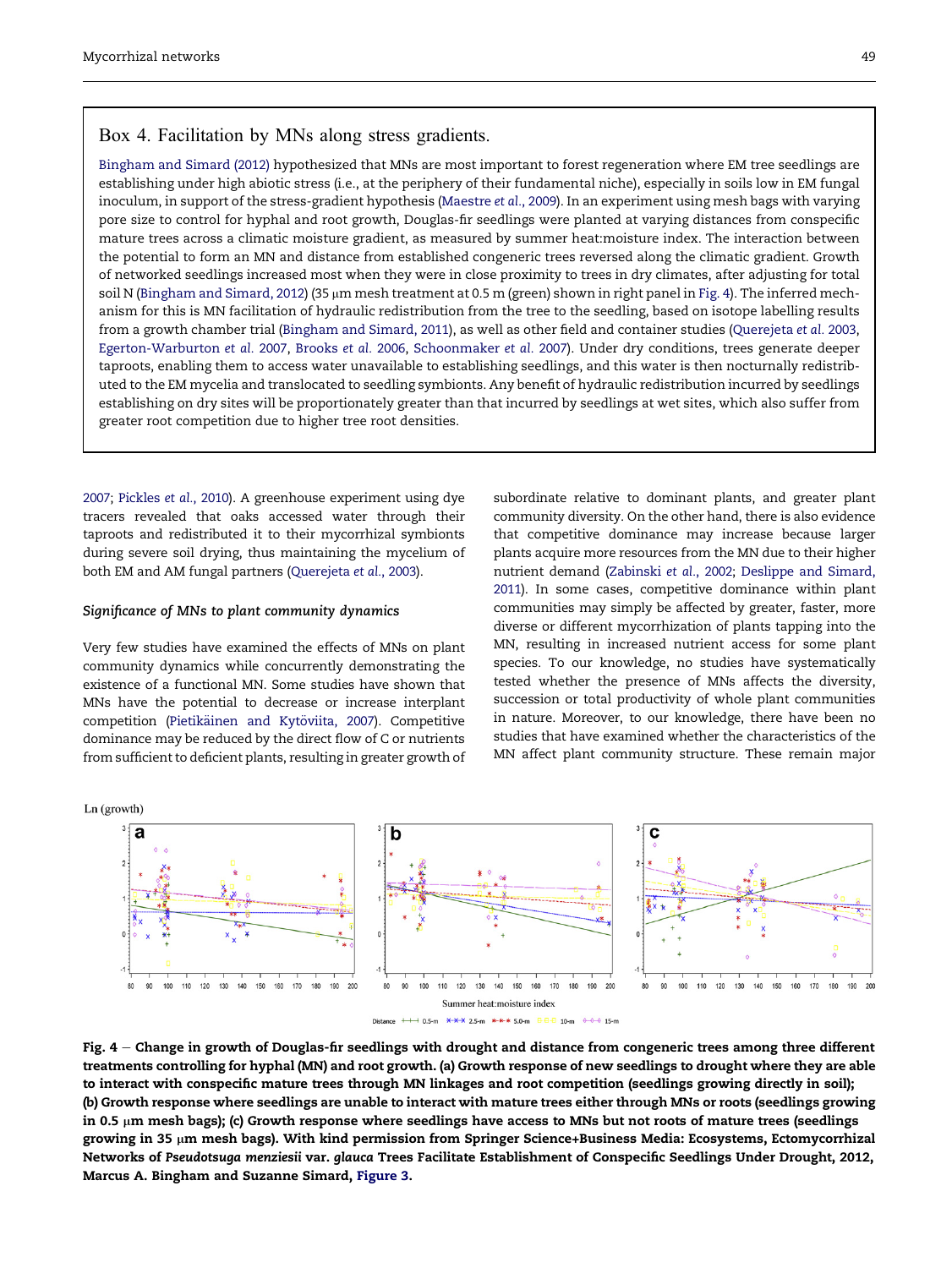gaps in our understanding of the significance of MNs to plant community dynamics (Box 5).

## Significance of network facilitation in a changing climate: feedbacks over multiple scales

### MN facilitation and environmental severity gradients

Like competition, facilitation is a powerful force that helps shape the structure and function of terrestrial ecosystems. For example, the formation of plant guilds and the succession of plant communities involve facilitative interactions among plants. Since MNs act as belowground vectors for the transfer of water, C, and nutrients, resource transfer through MNs is likely to be an important mechanism underpinning facilitation between plants. Given the role of sink strength in determining the outcome of MN facilitation, it follows that any factor altering the nutrient status of a networked plant has the potential to alter the intensity and importance of facilitation in a plant community.

Plant communities are optimally adapted to the historic range of environmental conditions where they occur. With our changing climate, many plant communities are being confronted with environmental conditions that exceed their ability to acclimate through physiological mechanisms [\(Pachauri and](#page-19-0) [Reisinger, 2007](#page-19-0)). Moreover, current rates of warming are exceeding the migration capacity of many plant species, particularly those that are long-lived. Because plants are sensitive not only to the range of environmental conditions they experience, but also to the temporal variation in this range, the increased variability of environmental conditions with climate change may place additional stress on plants ([Aitken](#page-17-0) et al., 2008). This could ultimately lead to the restructuring of plant communities.

Environmental severity, plant traits and the outcome of plant interactions

Unlike competition, which often declines sigmoidaly with increasing environmental severity, facilitation is unimodal across this gradient [\(Butterfield, 2009\)](#page-18-0). The hump-shaped

distribution stems from the dominance of competitive interactions among species in low-severity environments, and declining effectiveness of facilitation by very tolerant species in extreme environmental stress [\(Fig. 1b](#page-4-0)). Declining facilitation effectiveness at very high environmental severities is intimately linked to plant traits. Species that are stress tolerant tend to act as benefactors extending the realized niche of less tolerant beneficiaries and creating facilitative networks in severe environments. In a severely drought-stressed environment, for example, drought-intolerant plants may establish in the MN of more tolerant plants that have deeper roots, and benefit from hydraulic redistribution and reduced evapotranspiration. However, in very severe environments, the temporal variation in environmental severity experienced by a beneficiary tends to increase with proximity to a neighbour. This results in increased temporal variation in plant fitness with neighbours in very extreme environments. Thus, depending on the mean and range of environmental severity relative to the stress tolerance of the benefactor and beneficiary species present, facilitation can either stabilize or destabilize plant community dynamics [\(Butterfield, 2009\)](#page-18-0).

In all biological networks, negative feedbacks tend to stabilize processes, structures and communities. Conversely, positive feedbacks tend to amplify change and destabilize the status quo. The threshold at which a facilitative plant interaction acts to destabilize a plant community is synchronous with its transition from a negative to a positive feedback. Positive feedbacks tend to enhance change at higher order scales. Positive feedbacks that destabilize plant communities and lead to altered plant community structures can amplify ecosystem change through, for example, cascading effects through food webs (Post et al.[, 2009\)](#page-20-0) or alterations of an ecosystem's surface albedo ([Chapin](#page-18-0) et al., 2005). These processes are illustrated in [Fig. 1](#page-4-0)c, where the effect of net positive MN facilitation on higher order processes changes along a gradient of improving to worsening environmental conditions. The zero point on the x-axis represents the environmental conditions to which the plant community is

# Box 5. Mycorrhizal networks link trees of multiple ages in dry temperate forests.

We can draw inferences about plant community dynamics and resilience to disturbance from studies of MN architecture in forest ecosystems (see Section [2](#page-1-0)). In Beiler et al. [\(2010\)](#page-18-0), multi-locus, microsatellite DNA markers were used to show that most trees in an uneven-aged forest of P. menziesii var. glauca were interconnected by a complex MN of the EM fungi Rhizopogon ves-iculosus and R. vinicolor ([Fig. 5](#page-12-0)). The MN had a scale-free network structure (Box 7), where most of the young trees were linked to large, old hub trees, suggesting the network played a role in facilitating the self-regeneration of these Douglas-fir forests. Likewise, seedling establishment success in this forest type was 26% greater where seedlings had full access to the MN of older Douglas-fir trees compared to where they did not (Teste et al.[, 2009](#page-21-0)). Access to the network not only improved seedling survival, but seedlings were colonized by a more complex fungal community comprising multiple long-distance exploration types. The scale-free network structure suggests that these forests are robust against random removals or deaths of individual trees [\(Albert](#page-17-0) et al., 2000; [Bray, 2003](#page-18-0)). That tree pairs in Beiler et al. [\(2010\)](#page-18-0) were also linked repeatedly through contiguous network loops, where a single mycelium linked together multiple roots of the same trees, suggests that the network is reinforced and robust against damage by grazing soil fauna while maintaining high nutrient transfer capacity [\(Heaton](#page-19-0) et al., 2012). These loops allow the network to respond to damage by providing an alternative pathway for nutrient transfer and an opportunity to reconnect without losing function. Given that single genets of mycelia have been found to cover hundreds of hectares of forest soil with estimated ages of thousands of years, it is likely that single genets of EM fungi are influencing forest stand dynamics over large areas and many tree generations ([Ferguson](#page-18-0) et al., 2003).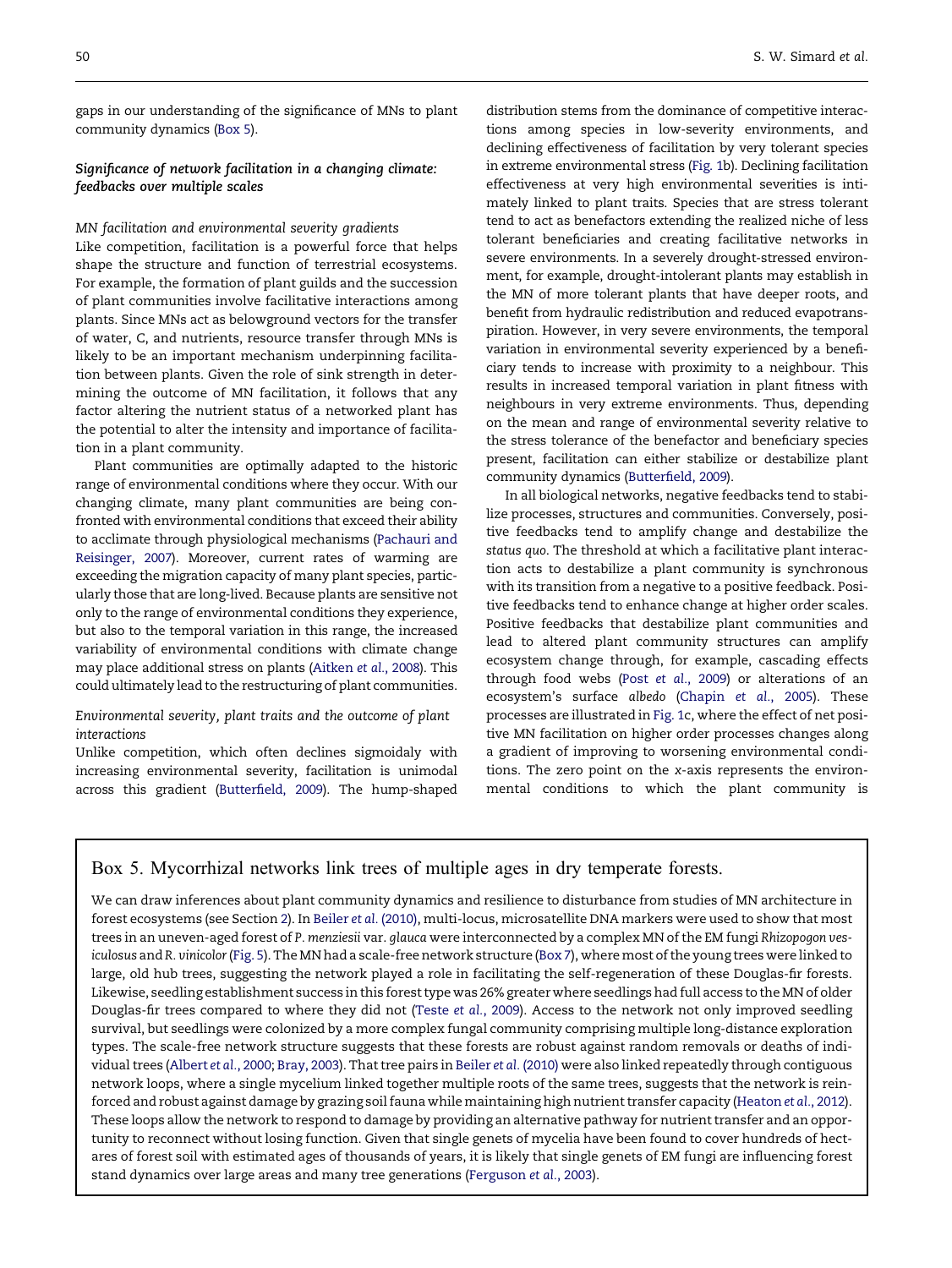<span id="page-12-0"></span>![](_page_12_Figure_1.jpeg)

Fig.  $5 -$  Spatial topology of Rhizopogon genets and Douglasfir trees. A 30  $\times$  30 m plot (square outline) contained 67 trees of various ages (green shapes, sized relative to tree diameter). Small black dots mark sampling locations of Rhizopogon EM ( $n = 401$ ), 338 of which were associated with a specific tree and fungal genet based on microsatellite DNA analysis. Samples representative of each fungal genet are outlined in colours: Rhizopogon visiculosus genets ( $n = 14$ ), blue, and Rhizopogon vinicolor genets ( $n = 13$ ), pink. Lines link tree roots encountered by Rhizopogon EM with corresponding trees aboveground and are coloured according to tree genotype. The most highly connected tree (arrow) was linked to 47 other trees through eight R. vesiculosus genets and three R. vinicolor genets. Reproduced, with permission, from Beiler et al. [\(2010\)](#page-18-0).

optimally adapted (the status quo). At this position, the range of environmental conditions the plant community experiences, though temporally variable, is not changing directionally. At zero, the net effect of positive MN facilitation is to maintain the current plant community composition and structure, acting as a negative feedback to ecosystem change. As environmental conditions for the plant community worsen, MN facilitation increases (as per the stress-gradient hypothesis) and its feedback to larger scale processes is increasingly negative; that is, the strength of MN facilitation increases as environmental conditions deteriorate, until such a point when environmental conditions are so severe that MN facilitation fails (dashed line at right). Moving left from zero, the plant community experiences ameliorating environmental conditions (e.g., increased precipitation in a previously drought-limited plant community). This plant community is now released from its limitation, yet all above and belowground characteristics inherent to the community are intact, including plant traits affecting resource acquisition (e.g., leaf area, root surface area). Thus, as the limitation is removed, source-sink gradients that affect MN transfer (e.g., light availability) increase, increasing resource acquisition by networked individuals and enhancing their competitive success relative to non-networked plants. This process changes the structure of the plant community, and acts as a positive feedback to ecosystem change. This process cannot, however, continue indefinitely. As environmental conditions continue to improve, competitive interactions among plants are enhanced until a new stability domain is achieved (dashed line at left).

Climate change is increasing the severity of temporal variation in environments where many plants grow. This will alter the source-sink gradients driving nutrient transfer through MNs, and the balance of competitive and facilitative plant interactions in ecosystems. Where MN facilitation creates negative feedbacks among plants, plant communities will be stabilized. Where MN facilitation creates positive feedbacks between plants, community structure will destabilize, ultimately leading to greater ecosystem change. In the following sections, we consider how nutrient transfer through MNs may act as a negative or positive feedback to ecosystem change (Box 6).

### MNs help to maintain ecosystem states through negative feedback

In species-rich ecosystems, MN facilitation among cooperative guilds can help to modulate plant competitive interactions and stabilize plant community dynamics. For example, access to an MN altered the outcome of root competition among over- and understory species in a mixed temperate forest dominated by EM tree species [\(Booth, 2004\)](#page-18-0). While MN access had negative effects on the survival of the AM species, Acer rubrum, it had neutral effects on the survival of three EM species, B. allegheniensis, T. canadensis and P. strobus, and positive effects on the growth of P. strobus ([Booth, 2004\)](#page-18-0). These results suggest that MN facilitation may promote coexistence of compatible tree species over time, by limiting the effects of size-asymmetric competition, and inhibiting the encroachment of incompatible species in the stand.

Mycorrhizal networks contribute to forest resilience through their role in regeneration following disturbance. In a dry P. menziesii var. glauca forest that had been partially cut, conspecific seedlings planted within the MN of retained mature trees had greater survival rates and reduced water stress than those that were isolated. Seedling establishment was particularly enhanced at intermediate distances from the mature trees, but suppressed under the crown due to root competition (Teste et al.[, 2009;](#page-21-0) [Bingham and Simard,](#page-18-0) [2011](#page-18-0)). Thus, MN facilitation can enhance seedling establishment in disturbed forests, promoting forest self-regeneration and acting as a negative feedback to ecosystem change.

## MNs act to enhance ecosystem change through positive feedbacks

When linking into an MN enhances the performance of networked individuals they are likely to compete successfully with non-networked plants. In this way, MN facilitation may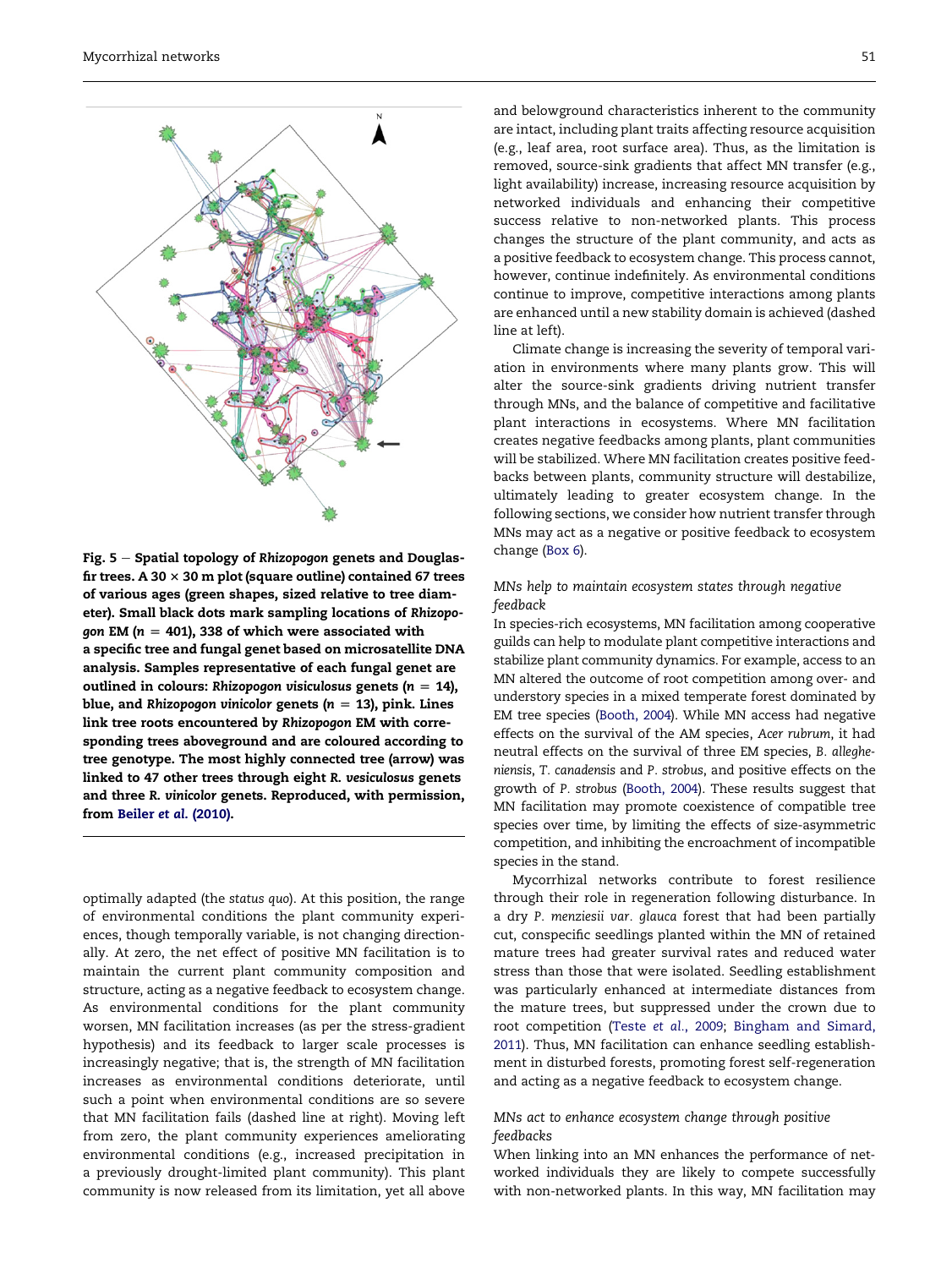<span id="page-13-0"></span>Box 6. Mycorrhizal networks may act to conserve the state of an ecosystem or to enhance ecosystem change.

(I) MNs act as a negative feedback to ecosystem change in Douglas-fir forests

As predicted by the stress-gradient hypothesis, MNs appear to facilitate establishment of new seedlings more strongly in dry than moist environments [\(Maestre](#page-19-0) et al., 2009). [Bingham and Simard \(2012\)](#page-18-0) found that network facilitation of P. menziesii var. glauca seedling establishment increased with climatic aridity (see Box 4). Thus, MN facilitation acted to extend the niche breadth of interior Douglas-fir seedlings in the very dry climate. As seedling density increases, competition and densitydependent mortality provide additional negative feedbacks that stabilize the forest community ([Simard, 2009\)](#page-20-0). These patterns agree with theoretical models showing that positive or mutualistic interactions dominate in poor habitat qualities and that the fraction of expressed mutualisms decreases at the expense of competition in higher habitat qualities ([Filotas](#page-18-0) et al.[, 2010](#page-18-0)). Based on these observations, we expect that facilitation via MNs will become increasingly critical to the stability of ecosystems as climate warming increases the severity and duration of drought in continental regions.

(II) MNs act as a positive feedback to ecosystem change in Arctic tundra

In Alaskan Arctic tundra, where regional rates of warming are the highest globally ([IPCC, 2007](#page-19-0)), environmental conditions that have historically limited plant growth are rapidly ameliorating. These changes are associated with enhanced competition, growth and spread of the rhizomatous EM shrub Betula nana ([Bret-Harte](#page-18-0) et al., 2001). Warming alters the physiology of B. nana by enhancing its photosynthetic yield and leading to significantly higher leaf C:N ratios as growth becomes increasingly N-limited ([Natali](#page-20-0) et al., 2011). When warmed, B. nana reallocates its excess C to EM fungal species with highbiomass growth forms, longer-distance exploration strategies, and enhanced capacities to degrade complex organic matter, thus securing access to limiting N to grow [\(Deslippe](#page-18-0) et al., 2011). These fungi are likely to form large MNs connecting multiple B. nana individuals. Indeed, enhanced competition by B. nana is affected in part by its ability to transfer large quantities of photosynthate belowground through rhizomes and MNs. While interspecific C transfer among plants was not observed, intraspecific C transfer among B. nana plants through MNs was more than 4 % of the donor's net photosynthesis ([Deslippe and Simard, 2011\)](#page-18-0). C transfer increases with ambient temperature among conspecific B. nana pairs, suggesting that warming enhances conspecific facilitation and interspecific competition by B. nana. This contributes to ecosystem change in Arctic regions by promoting the conversion of tundra landscapes to shrub-lands as climate warms ([Deslippe](#page-18-0) [and Simard, 2011\)](#page-18-0). Shrub-invaded tundra has a lower surface albedo than the tussock tundra vegetation it replaces, and the increased latent heat flux it affects is expected to have further feedbacks to climate, significantly increasing regional summer temperatures [\(Chapin](#page-18-0) et al., 2005). Thus, the role of MN facilitation in a plant community can shift over a gradient of environmental severity to enhance competitive plant interactions. In tundra, this appears to create a positive feedback loop that destabilizes the plant community and amplifies ecosystem change through alterations of the surface albedo of the ecosystem.

act to increase competition at the community level. Examples of this arise under good or ameliorating environmental conditions. For example, access to MNs enhanced seedling growth and survival in Guinean tropical forests, and survivorship of wild seedlings was positively associated with proximity to a conspecific adult ([McGuire, 2007\)](#page-19-0). These results suggest that MN facilitation acts to enhance competitive ability of networked EM species, which may lead to the competitive exclusion of nonnetworked species and drive the formation of mono-dominant EM stands in tropical forests ([McGuire, 2007](#page-19-0)). In extreme cases, MN facilitation may be limited to a single plant species, and nutrient transfer through the MN may enhance competitive ability of this species alone [\(Deslippe and Simard, 2011\)](#page-18-0). Provided it is the dominant feedback mechanism operating, where MN facilitation enhances competition by a single species, it will destabilize plant community structure and act as a positive feedback to ecosystem change.

# 5. Modelling the spatial structure and temporal dynamics of MNs

### Spatial structure

Spatial structure is an intrinsic property of MNs at all levels of organization, from the architecture of plant roots and fungal mycelial systems, to the patterned dispersal of seeds and spores across the landscape. Networking plants and fungi represents a diverse mosaic of forms and functions that overlay heterogeneous biogeoclimatic conditions. The result is a nested, modulated hierarchy of discreet and continuous spatial patterns comprising plants and fungi interacting with each other, other organisms and with their above and belowground environments across multiple scales. It is important to account for these spatial dependencies when making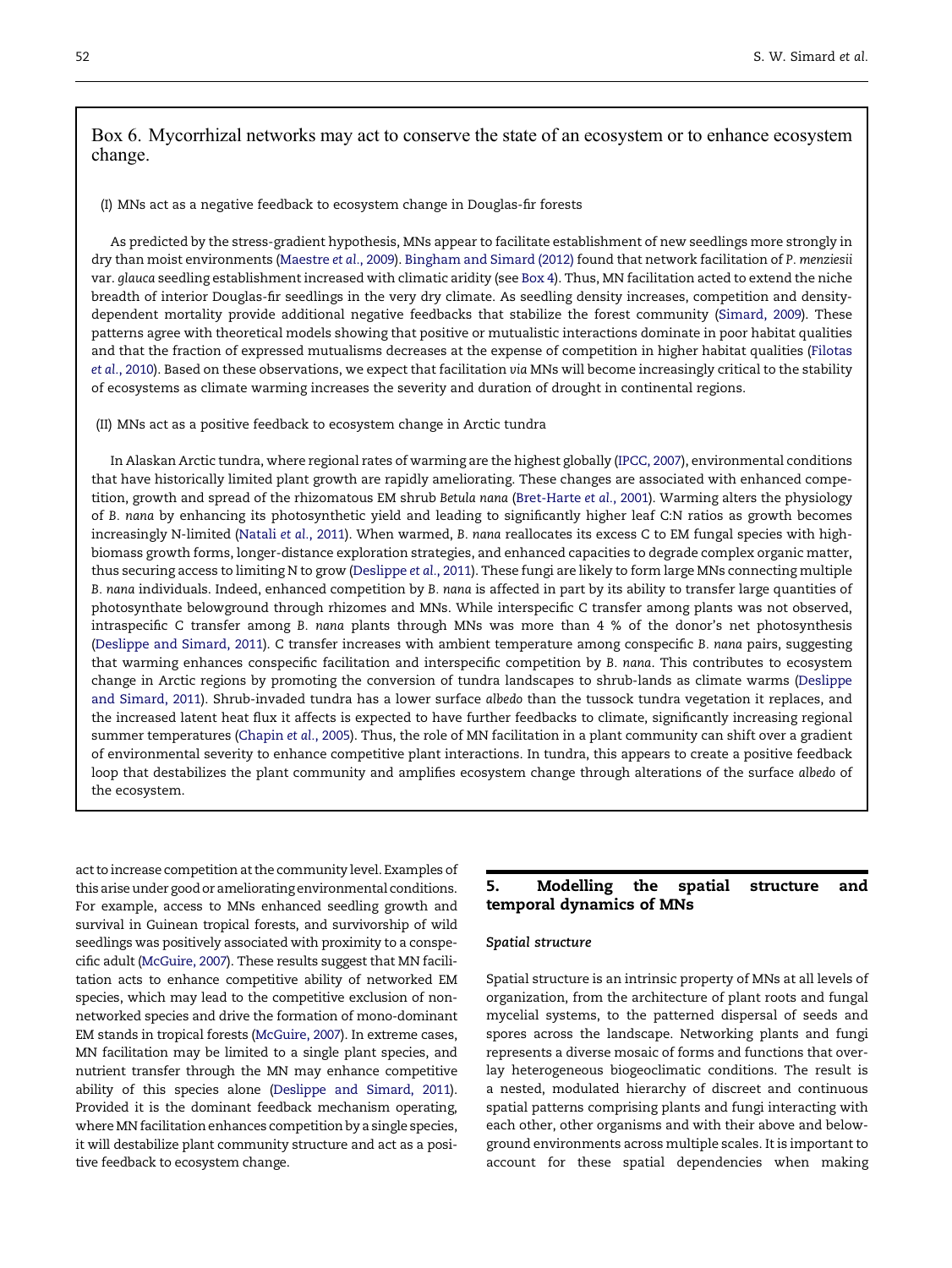predictions or testing hypotheses related to MN patterns and processes, either explicitly in models or by addressing the effects of spatial structure a priori [\(Legendre](#page-19-0) et al., 2002; [Fortin and Dale, 2005\)](#page-18-0). Depending on the research objectives, there are numerous mathematical approaches for detecting and modelling MN spatial patterns, the full range of which is beyond the scope of this review. Likewise, there are a variety of methods for integrating spatial structure into theoretical or analytical models to relate MN spatial patterns to the processes generating them. Additional information on spatial analysis methods relevant to the study of MNs can be found elsewhere [\(Fortin and Dale, 2005;](#page-18-0) Zuur et al.[, 2009\)](#page-21-0).

The spatial topology of MNs is a foundational aspect of their architecture, yet remains largely unknown due to difficulties in sampling and identifying them with adequate resolution. Recent advances in molecular identification techniques have helped to overcome these limitations, especially regarding the use of genotype-specific markers to track networking plants and fungal genets across space [\(Lian](#page-19-0) et al.[, 2006](#page-19-0); Beiler et al.[, 2010;](#page-18-0) [Grelet](#page-19-0) et al., 2010; [Bahram](#page-18-0) et al., [2011](#page-18-0)) (see Section [2](#page-1-0) and Box 5). Nonetheless, describing MNs typically requires trade-offs between sampling extent and resolution (i.e., grain), which must be addressed a priori based on known spatial traits of the system and its components (e.g., size of individual root systems and fungal genets as well as their corresponding population structures) and the research objectives or hypotheses to be tested [\(Pickles](#page-20-0) et al., 2010). As a result of sampling limitations, MN studies invariably impose boundaries on otherwise 'open' systems in terms of space, time and complexity [\(Fortin and Dale, 2005\)](#page-18-0). This warrants careful consideration of sampling strategies to minimize

potential biases or 'edge effects' on spatial measures imposed by the size and shape of sampling plots.

Regardless of the sampling strategy, the structural modelling of MNs typically involves some form of spatial interpolation (point to surface pattern transformations, trend surface analysis, proximity or overlap analysis, inverse distance weighting or kriging techniques) ([Fortin and Dale, 2005;](#page-18-0) [Pickles](#page-20-0) et al., 2010). Examples of spatial measures related to MN components include the three-dimensional spatial coordinates of samples or centroids of sample clusters, geometric area of habitat patches or sample clusters (e.g., based on Delaunay triangulations) or topological and Euclidean distances or least-cost paths between points. These may be mapped directly, included as an explanatory variable in predictive models, or incorporated into the error variance/ covariance structure of models to account for sample autocorrelation or confounding effects of spatial nonindependence.

Network models provide a comprehensive framework for the visualization and analysis of MN spatial dynamics, for elucidating the relationships between MN structure and functioning, or for incorporation of MN spatial dynamics into other models ([Fortin and Dale, 2005](#page-18-0)) [Box 7]. For example, the degree of connectivity between two networking plants or fungal nodes and the spatial and physical attributes of links can be used to measure the type, volume, direction or rate of material flow between the nodes. Nodes are points (trees or mycelia) joined by a physical, functional, or physiological link or pathway. Links can be fungal mycelia and rhizomorphs, or trees, respectively. Material flows between nodes can be examined directly within the network analytical framework

# Box 7. Mycorrhizal networks as spatial graphs.

Network analysis, based on the principles of graph theory, provides a template for cataloguing the complex patterns and processes associated with MNs. Here, individuals, species or species guilds can be modelled as nodes linked through their ecological associations ([Bascompte, 2009](#page-18-0); [Beiler](#page-18-0) et al., 2010) (see Sections [2 and 4](#page-1-0)).

Most biological networks have regular, random or scale-free structures depending on the density and distribution of links among nodes. In both regular and random networks, links tend to distribute equally among nodes, but the topology of regular networks is generally more cliquish and harder to traverse than random networks. In scale-free networks, some nodes (i.e., hubs) are highly linked and more central to the network, resulting in a skewed or power law node degree distribution [\(Albert](#page-17-0) et al., 2000; [Bray, 2003](#page-18-0); [Selosse](#page-20-0) et al., 2006). Scale-free networks are both cliquish and easily traversed, and tend to be more robust to perturbations than regular or random networks. For example, the random deletion of a node would have little effect on the overall connectivity of the network, unless hubs were specifically targeted for removal [\(Albert](#page-17-0) et al., 2000; [Bray, 2003\)](#page-18-0). Weighted scale-free networks, where links are weighted according to the frequency of loops, have been modelled to be the functionally most efficient network structure in resource transfer behaviour ([Heaton](#page-19-0) et al., [2012](#page-19-0)).

The diversity of autecological traits among networking plants and fungi collectively leads to complex, hierarchically structured MNs at the community level. This complexity may be analytically deconstructed based on the spatial properties of and relationships between nodes or by the attributes of links between nodes (Beiler et al.[, 2010](#page-18-0)). In this regard, network models provide a means for studying the structure and function of MNs as part of complex adaptive systems ([Parrott, 2010](#page-20-0)).

One of the principle advantages of network models is their flexibility to accommodate differing perspectives and levels of complexity within the same analytical template. An incidence matrix with plants on one axis and fungi on another can be used to model their pairwise associations as a simple undirected network, with spatial coordinates included as vectors to produce spatially explicit or implicit models. This basic template is equally applicable whether the units of interest are a single plant and fungal genet, or networking plant and fungal populations, communities, meta-populations or metacommunities.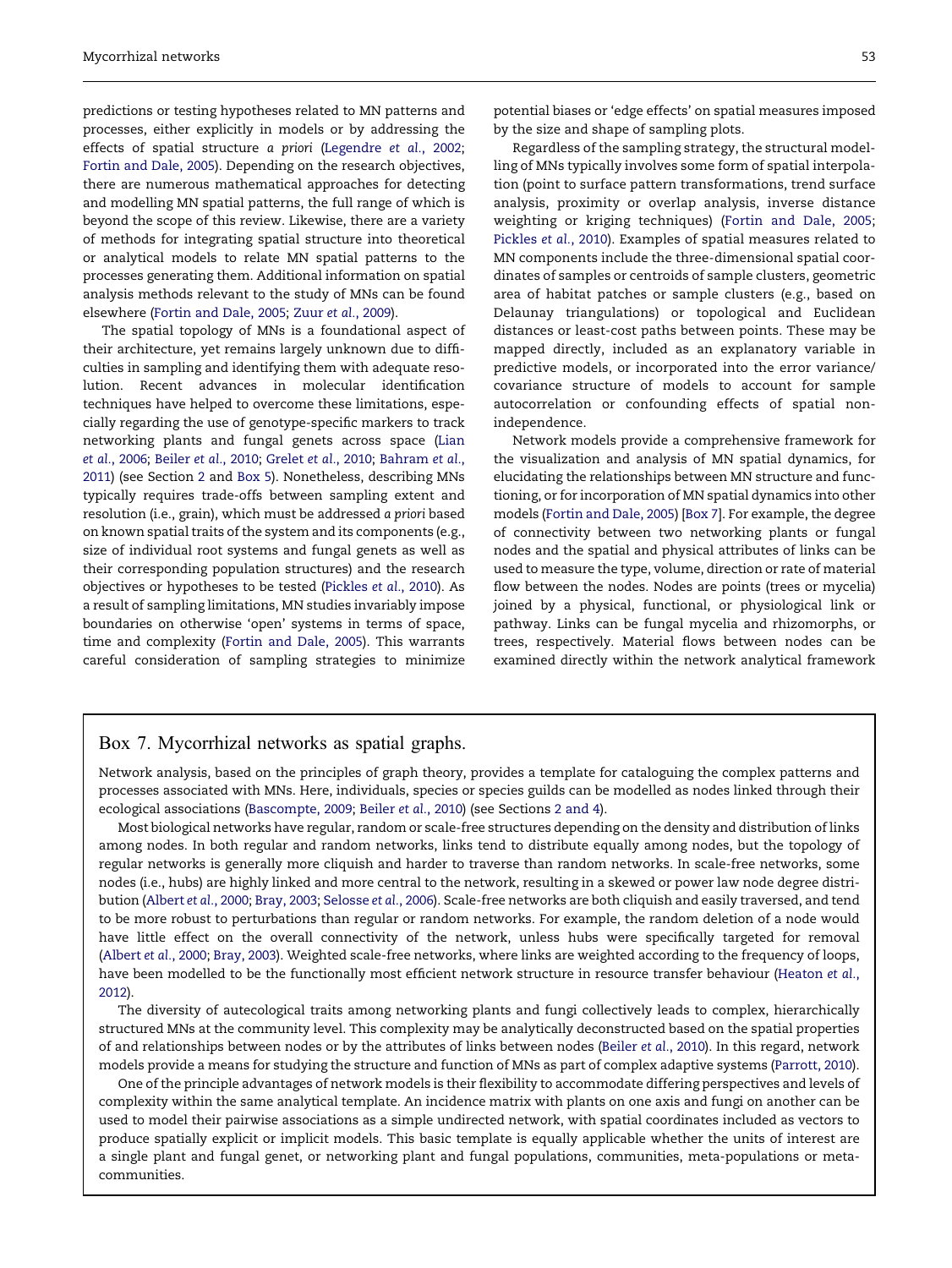or by incorporating these measures into corresponding functional models (cost-benefit analysis, economic market models, profile analysis, competition-facilitation and other feedback models, reaction-diffusion equations, trophic networks or other matrix models). In addition, reduced network models can be directly nested within more inclusive network constructs [\(Urban](#page-21-0) et al., 2009). For example, a guild of networking plants and fungi may be represented by a single node in a meta-community, trophic network or metanetwork.

MNs can be modelled from the 'phytocentric' or 'mycocentric' perspective (with either plants or fungi as nodes, respectively), or with both plants and fungi as nodes linked through their affiliations in a bipartite network model ([Selosse](#page-20-0) et al., 2006). In each of these perspectives qualitative or quantitative features such as taxonomic affiliation, age, longevity, body size or growth rate may be assigned to nodes for marked process network analysis. This may be particularly useful for determining substructures within MNs (e.g., critical elements or processes generating the structure) or classifying nodes based on their affiliations (e.g., delineating population and community boundaries, functional groups, etc.). This approach can also be used to accommodate special circumstances such as direct root grafting between plants or non-self anastomosis among AM mycelia systems. Network links are also qualitatively and quantitatively amenable. They can be given weights or direction, and their topology may be spatially explicit (e.g., the actual route traversed between nodes), implicit (e.g., Euclidean distances between spatially fixed nodes) or aspatial (e.g., representing affiliations or flow between individuals, groups or landscape patches).

Although we emphasize the applicability of network analysis for modelling MN spatial dynamics, it is far from being the only approach available. Techniques such as autoradiography (Wu et al.[, 1999](#page-21-0)), environmental scanning electron microscopy (He et al.[, 2005](#page-19-0)) or high-throughput image analysis [\(Heaton](#page-19-0) et al.[, 2012\)](#page-19-0) may be used to visualize MNs in experimental microcosms (see Sections [2](#page-1-0) and 3), while enzymatic imprinting (Dong et al.[, 2007](#page-18-0)), quantum dot imaging ([Whiteside](#page-21-0) et al., 2009), 'micromapping' or contiguously sampled lattice designs ([Zhou and Hogetsu, 2002](#page-21-0)) can be used to explicitly map MN topologies in natural conditions. The spatial dynamics of MNs can be studied using trend surface analysis, cluster analysis, point- or polygon-based proximity and overlap statistics, or dynamic growth and cellular automata models ([Fortin and Dale, 2005](#page-18-0); [Pickles](#page-20-0) et al.[, 2010](#page-20-0)). These represent only a small sample of methods that can be applied to empirical studies of MN spatial structure. Regardless of the methods used, valuable insights may be gained from the study of MN spatial structure and from the incorporation of these patterns into theoretical and analytical models of MN ecology and evolution.

#### Temporal dynamics

### Mechanistic modelling

Mathematical modelling can pinpoint which of the various processes operating in belowground C and nutrient transfers are important. Very little temporal modelling of C and nutrient exchanges via MNs has been attempted. However, some currently used models, primarily the "Mycorrhizal Status, C and Nutrient Cycling" (MySCaN) model could form the basis of an MN nutrient exchange model [\(Orwin](#page-20-0) et al., [2011](#page-20-0)). The MySCaN simulates C and nutrient cycling through various pools on a daily basis and could include the cycling through MNs. Co-varying effects of factors (soil fertility, soil biota composition) can potentially be disentangled by MySCaN and provide better insights into ecosystem functioning ([Orwin](#page-20-0) et al., 2011). There is a suite of relevant models that could also be modified to study the role of MNs in transfer of nutrients through time, such as the mechanistic system dynamics models ([Brennan and Shelley, 1999\)](#page-18-0), pulse-reserve models where episodic precipitation events stimulate biological activity, a Threshold-Delay Nutrient Dynamics (TDND) model [\(Collins](#page-18-0) et al., 2008), and nutrientuptake models developed for mycorrhizal fungi [\(Deressa](#page-18-0) [and Schenk, 2008](#page-18-0)).

Mycorrhizal network-derived C and nutrients depend on multiple interacting factors (plant, fungal and soil processes). Many of these factors have not been studied; hence a mechanistic model (one that simulates the effects of plant, fungi and soil processes on C gain via MNs) is not expected to make accurate predictions (Jones et al.[, 2009](#page-19-0)). A basic model could, however, provide, a better understanding of temporal nutrient exchange concentrations and rates ([Darrah](#page-18-0) et al., 2006). Mechanistic models for providing information about key processes expressed as mathematical equations at various time intervals. A simplified mathematical model with the use of quasi-steadystate approximations could be used to provide biologically plausible processes involved in MN growth over time ([Jeger](#page-19-0) et al.[, 2008](#page-19-0)). Furthermore, important questions related to the ecology of MNs could be addressed with the theoretical framework of mathematical models. For example, dynamic models could answer questions related to MN re-establishment after perturbation, C flux and growth of MNs in C-limited systems. Mathematical modelling of MN growth can also be an insightful addition to experimental studies, as more focus can be placed on the fundamental properties of MN growth and expansion, ultimately generating testable hypotheses.

#### Statistical modelling

Carbon availability in plants connected by an MN is expected to be temporally heterogeneous as it is ultimately driven by the dynamic nature of photosynthesis and C allocation to roots. More realistic microcosm and field experiments investigating the synergy between multiple factors (including seasonality) set up as multi-factorial designs conducive for structural equation modelling (SEM) are needed [\(Klironomos](#page-19-0) et al.[, 2011](#page-19-0)). Structural equation modelling was used to determine the seasonal changes in environmental factors that affect rhizomorph production [\(Hasselquist](#page-19-0) et al., 2010) and we suggest a similar approach to better understand MN expansion through time. For example, SEM could be used for analysing field experiments where EM plant species are added sequentially through time (i.e., plant establishment order) ([Hausmann and Hawkes, 2010](#page-19-0)) to determine if more complex MNs arise and whether this influences C transfer magnitude in the presence of multiple environmental factors.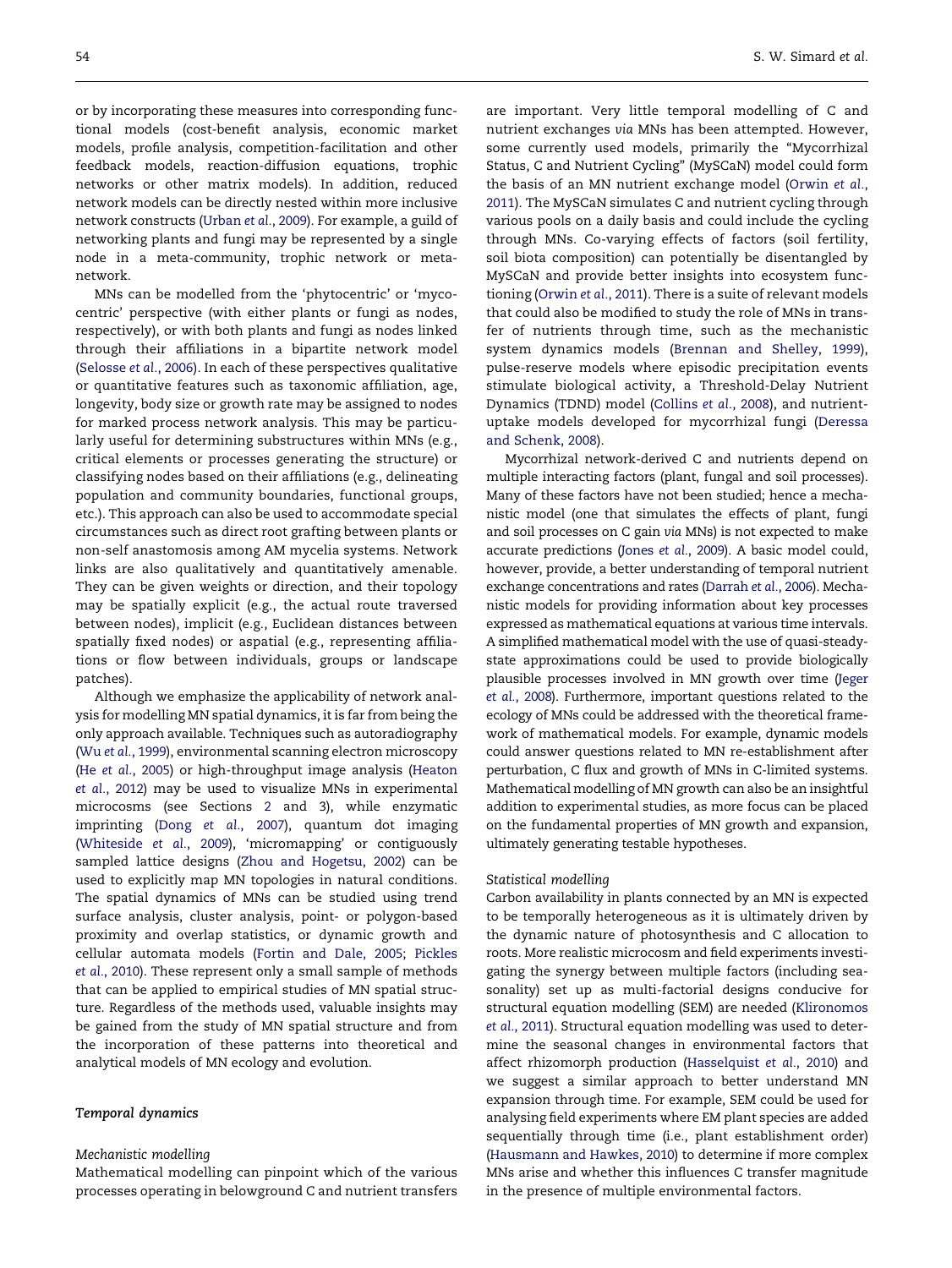Information theoretics (model selection and multimodel inference) is another statistical approach that could be applied with similar intentions as SEM [\(Anderson, 2008\)](#page-18-0). With a candidate set of models constructed a priori, time can be included as a leading factor with the most relevant abiotic and biotic factors regulating MN-facilitated nutrient transfer. Such an approach would highlight the relative importance of time and produce a list of ranked models that could be used for making simple temporal predictions of MN functioning.

### Mycorrhizal networks as agents of complex adaptive systems

Ecological theory that ecosystems can be represented by energy and material flows through interacting parts provides a conceptual model for MNs compatible with complex adaptive systems (CAS) theory ([Levin, 2005](#page-19-0)). In CAS, ecosystems are modelled as adaptive dynamic networks of interacting parts where feedbacks and crossscale interactions lead to self-organization and emergent properties ([Bascompte, 2009;](#page-18-0) [Parrott, 2010](#page-20-0)). The spatial and temporal patterns in ecosystems have commonly been modelled as networks, and usually have been characterized as complex with small-world properties using graph theory (see Section [5\)](#page-13-0). In CAS theory, non-linear, scale-free (or power law) topology and behaviour, where there are many small nodes and a few large hubs, is a fundamental characteristic of self-organization (Sole et al.[, 2002](#page-21-0)); this is because most systems evolve towards this critical fractal structure that is resilient and self-reinforcing [\(Perry et al., 2011\)](#page-20-0). The scale-free topology of MNs (Beiler et al.[, 2010](#page-18-0)) (see Sections [2 and 5](#page-1-0)) and fractal structure of the interconnecting mycelia [\(Heaton](#page-19-0) et al., 2012) are, thus, consistent with selforganization in CAS, where mycorrhizal colonization and nutrient fluxes through the MN provide feedbacks (positive or negative) to plants that can influence the stability of the ecosystem (see Section [4](#page-7-0)). Mycorrhizal networks can thus be considered fundamental agents of self-organization in ecosystems because they provide direct avenues through which cross-scale interactions and feedbacks are played out [\(Simard, 2009\)](#page-20-0). They can be considered central to the organization of most terrestrial ecosystems because of their critical, obligate role in the establishment of most plants, which themselves are foundational. A meta-modelling approach can be used to model the cross-scale interactions between MNs and other networks in ecosystems (e.g., food webs, nest webs, riparian networks, landscape patterns), to improve our understanding of internal organization, outside influences, feedbacks and non-linear dynamics that are characteristics of CAS.

A fundamental property of MNs as agents of CAS is that the parts (e.g., plant and fungal species) are subject to selective pressures through localized interactions with each other, other parts and processes, leading to local adaptation and influence on the functioning of the network (Sole [et al.](#page-21-0), [2002\)](#page-21-0). The local, bottom-up, iterative development of nodes and links through differential growth, strengthening and weakening (e.g., self-thinning or pruning of trees or fungi) that is characteristic of MNs [\(Heaton](#page-19-0) et al., 2012) is also a fundamental feature of CAS. These behaviours and interactions of the network parts influence the whole MN. Thus,

modelling the dynamic interactions and selection pressures in networks will help us understand the dynamics and resilience of ecosystems under changing environments, such as global change. Analysis and modelling the spatial configuration and temporal dynamics of networks within the framework of CAS theory can thus be useful for conservation management if the long-term objectives are to maintain resilient ecosystems or assist in re-organization of novel ones that are productive, adaptive and resilient. For example, identification of hubs (individuals or species of plants or fungi), the connective links or overlapping components in the MN, and the critical rates, inflections, or processes (e.g., thresholds of colonization or nutrient flow for plant establishment) are important in models for ecosystem dynamics and in developing criteria for conservation management decisions.

# 6. Conclusions

- 1. The existence of MNs was originally based primarily on specificity phenomena estimated from mycorrhizal morphotypes, but it is now supported by physical, physiological and molecular evidence for a wide range of ecosystems. High resolution models of MN topology are now being developed based on genotype-specific markers and network analysis. Carbon, nutrients, water, defence signal and allelochemical fluxes have also been examined using isotope, dye and model chemical tracers, quantum dots, mesh and metal barriers, high resolution imaging and gene expression.
- 2. The occurrence of mycoheterotrophy indicates that MNs can sustain the life of some plant species. Mycoheterotrophic plants acquire all their C from MNs and partial MH plants can gain up to 85 %. Autotrophic plants appear to gain much less (up to 9.5 %). Light appears to be an important driver of C transfer along source-sink gradients in autotrophic plants but also in partial MH plants within the same ecosystem.
- 3. Facilitation of mycorrhizal colonization and establishment or growth of autotrophic plants by MNs have been demonstrated in a wide range of ecosystems, including forest, woodland and grassland. MNs facilitate transfer of C, nutrients, water, defence signals and allelochemicals, but how these affect autotrophic plant establishment, growth, health or fitness is not well understood.
- 4. Mycorrhizal networks have been shown in some cases to influence plant interactions (facilitation and competition), forest regeneration or plant dominance; however, their net effects on ecosystem diversity, productivity or stability are poorly understood. In some systems, MNs appear to play important roles in facilitation and competition processes that stabilize ecosystems, but in others they can provide avenues for positive feedbacks that may destabilize ecosystems.
- 5. Network analysis using graph theory is a good approach for modelling the spatial topology of MNs, and can be used to understand interactions, feedbacks and system stability. Temporal modelling of MNs and their effects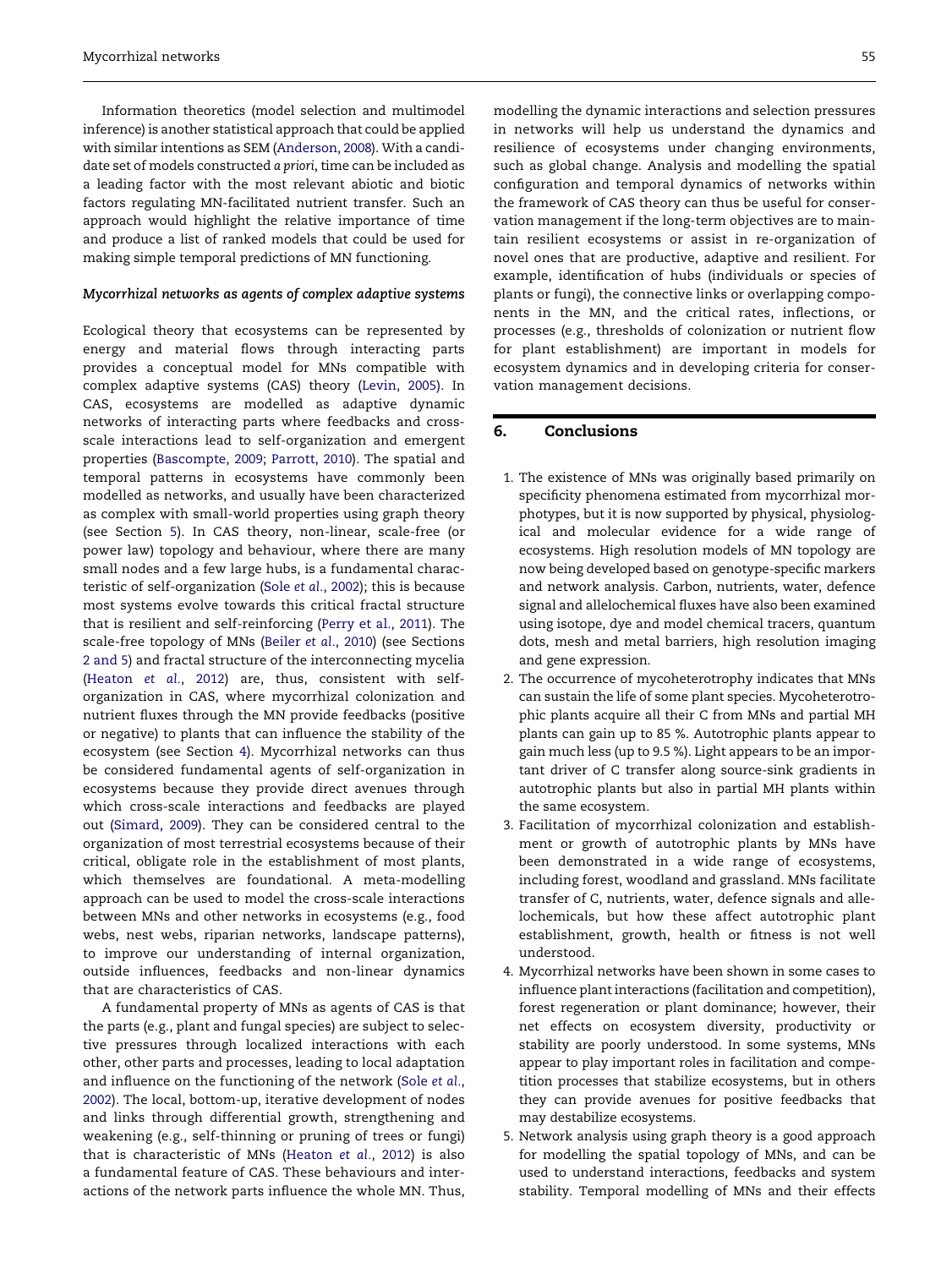<span id="page-17-0"></span>on ecosystem processes is at its infancy but the mechanistic model MySCaN is a good starting point. The spatial and temporal patterns of MNs are consistent with CAS theory, and MNs can thus be included in larger CAS models for modelling ecosystem behaviour under changing environmental conditions.

![](_page_17_Picture_2.jpeg)

![](_page_17_Picture_3.jpeg)

![](_page_17_Picture_4.jpeg)

![](_page_17_Picture_5.jpeg)

![](_page_17_Picture_6.jpeg)

![](_page_17_Picture_7.jpeg)

## Acknowledgements

Much of our own research discussed in this paper was conducted as PhD dissertation research in the Forest Sciences Department at The University of British Columbia. We thank the many assistants and countless others who provided support for our research. We are particularly grateful for many discussions held in committee meetings or in the field or lab with Daniel Durall, Melanie Jones, Robert Guy, Shannon Berch, Marty Kranabetter, Brendan Twieg, Jason Barker, Shannon Guichon, Bill Mohn, Valerie LeMay, Sally Aitken, Sue Grayston, John Hobbie and Gaius Shaver. We also very much appreciate the insightful suggestions for improving the manuscript by the Executive Editor, Lynne Boddy. This work was supported by the Natural Sciences and Engineering Research Council of Canada (NSERC).

### references

- Agerer, R., 2001. Exploration types of ectomycorrhizal mycelial systems. A proposal to classify mycorrhizal mycelial systems with respect to their ecologically important contact area with the substrate. Mycorrhiza 11, 107-114.
- Aitken, S.N., Yeaman, S., Holliday, J.A., Wang, T., Curtis-McLane, S., 2008. Adaptation, migration or extirpation: climate change outcomes for tree populations. Evol. Appl. 1, 95-111.
- Albert, R., Hawoong, J., Barabasi, A.-L., 2000. Error and attack tolerance of complex networks. Nature 406, 542.
- Allen, M.F., 2007. Mycorrhizal fungi: highways for water and nutrients in arid soils. Vadose Zone J. 6, 291-297.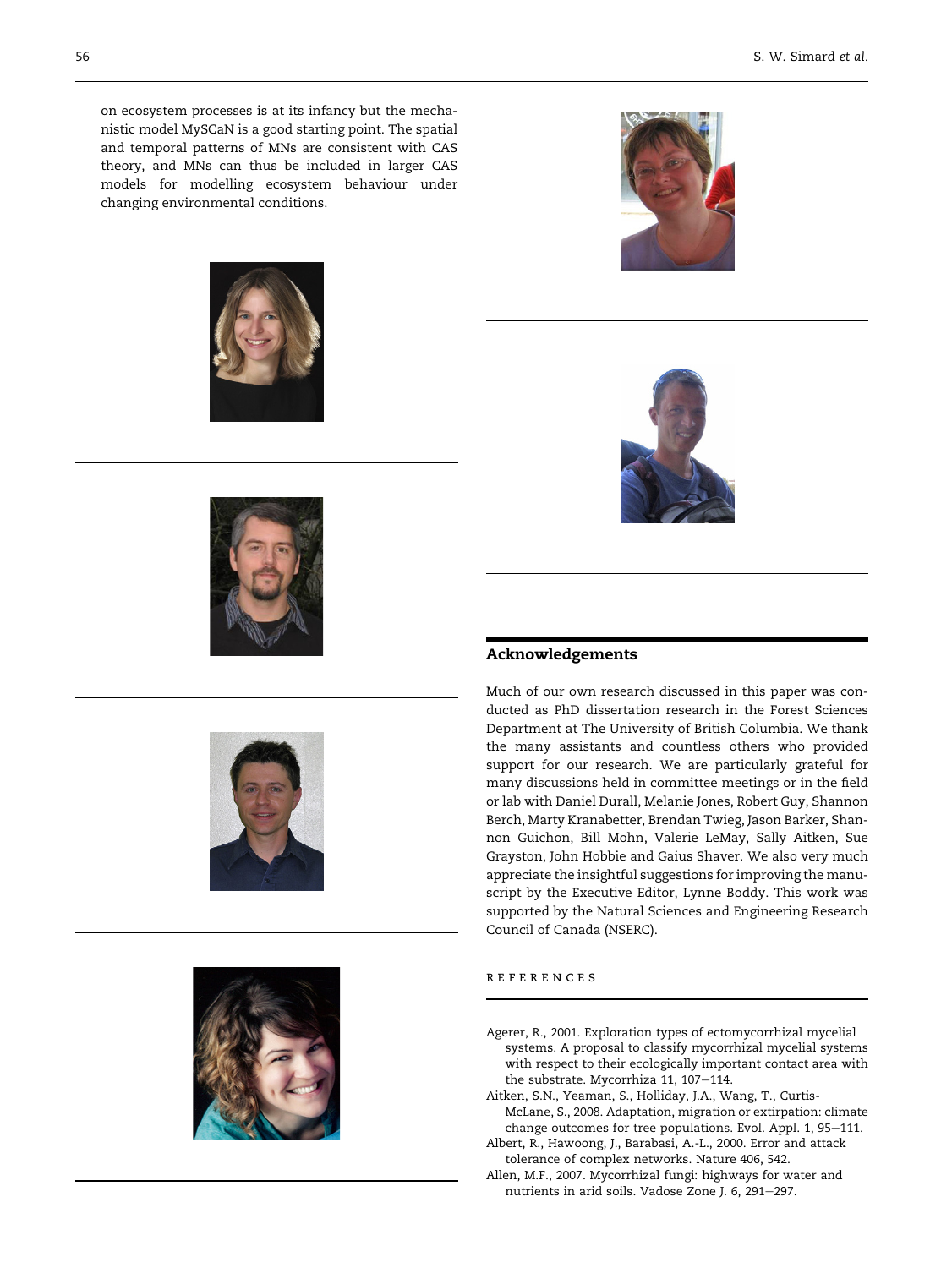- <span id="page-18-0"></span>Amend, A., Keeley, S., Garbelotto, M., 2009. Forest age correlates with fine-scale spatial structure of Matsutake mycorrhizas. Mycol. Res. 113, 541-551.
- Anderson, D.R., 2008. Model Based Inference in the Life Sciences: A Primer on Evidence. Springer, New York.

Bahram, M., Põlme, S., Kõljalg, U., Tedersoo, L., 2011. A single European aspen (Populus tremula) tree individual may potentially harbour dozens of Cenococcum geophilum ITS genotypes and hundreds of species of ectomycorrhizal fungi. FEMS Microbiol. Ecol. 75, 313-332.

- Barto, E.K., Hilker, M., Muller, F., Mohney, B.K., Weidenhamer, J.D., Rillig, M.C., 2011. The fungal fast land: common mycorrhizal networks extend bioactive zones of allelochemicals in soils. PLoS ONE 6, e27195.
- Bascompte, J., 2009. Mutualistic networks. Front. Ecol. Environ. 7, 429-436.

Beiler, K.J., Durall, D.M., Simard, S.W., Maxwell, S.A., Kretzer, A.M., 2010. Architecture of the wood-wide web: Rhizopogon spp. genets link multiple Douglas-fir cohorts. New Phytol. 185, 543-553.

Bidartondo, M.I., 2005. The evolutionary ecology of mycoheterotrophy. New Phytol. 167, 335-352.

Bingham, M.A., Simard, S.W., 2012. Mycorrhizal networks affect ectomycorrhizal fungal community similarity between conspecific trees and seedlings. Mycorrhiza. doi: 10.1007/s00572-011-0406-y.

- Bingham, M.A., Simard, S.W., 2011. Do mycorrhizal network benefits to survival and growth of interior Douglas-fir seedlings increase with soil moisture stress? Ecol. Evol. 1, 306-316.
- Bingham, M.A., Simard, S.W., 2012. Ectomycorrhizal networks of old Pseudotsuga menziesii var. glauca trees facilitate establishment of conspecific seedlings under drought. Ecosystems 15, 188-199.

Booth, M.G., Hoeksema, J.D., 2010. Ectomycorrhizal networks counteract competitive effects of canopy trees on seedling survival. Ecology 91, 2294-2302.

Booth, M.G., 2004. Mycorrhizal networks mediate overstoreyunderstorey competition in a temperate forest. Ecol. Lett. 7, 538-546

Bougoure, J.J., Brundrett, M.C., Grierson, P.F., 2010. Carbon and nitrogen supply to the underground orchid, Rhizanthella gardneri. New Phytol. 186, 947-956.

Bray, D., 2003. Molecular networks: the top-down view. Science 301, 1864-1865.

Brennan, M.A., Shelley, M.L., 1999. A model of the uptake, translocation, and accumulation of lead (Pb) by maize for the purpose of phytoextraction. Ecol. Eng. 12, 271-297

Bret-Harte, M.S., Shaver, G.R., Zoerner, J.P., Johnstone, J.F., Wagner, J.L., Chavez, A.S., Gunkelman IV, R.F., Lippert, S.C., Laundre, J.A., 2001. Developmental plasticity allows Betula nana to dominate tundra subjected to an altered environment. Ecology 82, 18-32.

Brooks, R., Meinzer, F.C., Warren, J.M., Domec, J.-C., Coulombe, R., 2006. Hydraulic redistribution in a Douglas-fir forest: lessons from system manipulations. Plant Cell Environ. 29, 138-150.

Butterfield, B.J., 2009. Effects of facilitation on community stability and dynamics: synthesis and future directions. J. Ecol. 97, 1192-1201.

Cameron, D.D., Preiss, K., Gebauer, G., Read, D.J., 2009. The chlorophyll-containing orchid Corallorhiza trifida derives little carbon through photosynthesis. New Phytol. 183, 358-364.

Chapin III, F.S., Sturm, M., Serreze, M.C., McFadden, J.P., 2005. Role of land-surface changes in Arctic summer warming. Science 310, 657-660.

Collins, S.L., Sinsabaugh, R.L., Crenshaw, C., Green, L., Porras-Alfaro, A., Stursova, M., Zeglin, L.H., 2008. Pulse dynamics and microbial processes in aridland ecosystems. J. Ecol. 96, 413-420.

Courty, P.-E., Walder, F., Boller, T., Ineichen, K., Wiemken, A., Rousteau, A., Selosse, M.-A., 2011. Carbon and nitrogen metabolism in mycorrhizal networks and mycoheterotrophic plants of tropical forests: a stable isotope analysis. Plant Physiol. 156, 952-961.

Croll, D., Giovannetti, M., Koch, A.M., Sbrana, C., Ehinger, M., Lammers, P.J., Sanders, I.R., 2009. Nonself vegetative fusion and genetic exchange in the arbuscular mycorrhizal fungus Glomus intraradices. New Phytol. 181, 924-937.

Darrah, P.R., Jones, D.L., Kirk, G.J.D., Roose, T., 2006. Modelling the rhizosphere: a review of methods for 'upscaling' to the wholeplant scale. Eur. J. Soil Sci. 7, 13-25.

Deressa, T.G., Schenk, M.K., 2008. Contribution of roots and hyphae to phosphorus uptake of mycorrhizal onion (Allium cepa L.)-A mechanistic modeling approach. J. Plant Nutr. Soil Sci. 17, 810-820.

Deslippe, J.R., Hartmann, M., Mohn, W.W., Simard, S.W., 2011. Long-term experimental manipulation of climate alters the ectomycorrhizal community of Betula nana in Arctic tundra. Glob. Change Biol. 17, 1625-1636.

Deslippe, J.R., Simard, S.W., 2011. Below-ground carbon transfer among Betula nana may increase with warming in Arctic tundra. New Phytol. 192, 689-698.

Dickie, I.A., Guza, R.C., Krazewski, S.E., Reich, P.B., 2004. Shared ectomycorrhizal fungi between a herbaceous perennial (Helianthemum bicknellii) and oak (Quercus) seedlings. New Phytol. 164, 375-382

Dickie, I.A., Schnitzer, S.A., Reich, P.B., Hobbie, S.E., 2005. Spatially disjunct effects of co-occurring competition and facilitation. Ecol. Lett. 8, 1191-1200.

Dong, S., Brooks, D., Jones, M.D., Grayston, S.J., 2007. A method for linking in situ activities of hydrolytic enzymes to associated organisms in forest soils. Soil Biol. Biochem. 39, 2414-2419.

Eason, W.R., Newman, E.I., Chuba, P.N., 1991. Specificity of interplant cycling of phosphorus: the role of mycorrhizas. Plant Soil 137, 267-274.

Egerton-Warburton, L.M., Querejeta, J.I., Allen, M.F., 2007. Common mycorrhizal networks provide a potential pathway for the transfer of hydraulically lifted water between plants. J. Exp. Bot. 58, 1473-1483.

Ferguson, B.A., Dreisbach, T.A., Parks, C.G., Filip, G.M., Schmitt, C.L., 2003. Coarse-scale population structure of pathogenic Armillaria species in a mixed-conifer forest in the Blue Mountains of northeast Oregon. Can. J. For. Res. 33,  $612 - 623$ 

Filotas, E., Grant, M., Parrott, L., Rivkold, P.A., 2010. The effect of positive interactions on community structure in a multispecies metacommunity model along an environmental gradient. Ecol. Modell. 221, 885-894.

Finlay, R.D., 1989. Functional aspects of phosphorus uptake and carbon translocation in incompatible ectomycorrhizal associations between Pinus sylvestris and Suillus grevillei and Boletinus cavipes. New Phytol. 112, 185-192.

Fitter, A.H., Hodge, A., Daniell, T.J., Robinson, D., 1999. Resource sharing in plant-fungus communities: did the carbon move for you? Trends Ecol. Evol. 14, 70-71.

Fortin, M., Dale, M.R.T., 2005. Spatial Analysis: A Guide for Ecologists. Cambridge University Press, Cambridge, UK.

Gai, J., Christie, P., Cai, X., Fan, J., Zhang, J., Feng, G., Li, X., 2009. Occurrence and distribution of arbuscular mycorrhizal fungal species in three types of grassland community of the Tibetan Plateau. Ecol. Res. 24, 1345-1350.

Giovannetti, M., Avio, L., Fortuna, P., Pellegrino, E., Sbrana, C., Strani, P., 2005. At the root of the wood wide web: self recognition and non-self incompatibility in mycorrhizal networks. Plant Signal. Behav. 1, 1-5.

Girlanda, M., Segreto, R., Cafasso, D., Liebel, H.T., Rodda, M., Ercole, E., Perotto, S., 2011. Photosynthetic Mediterranean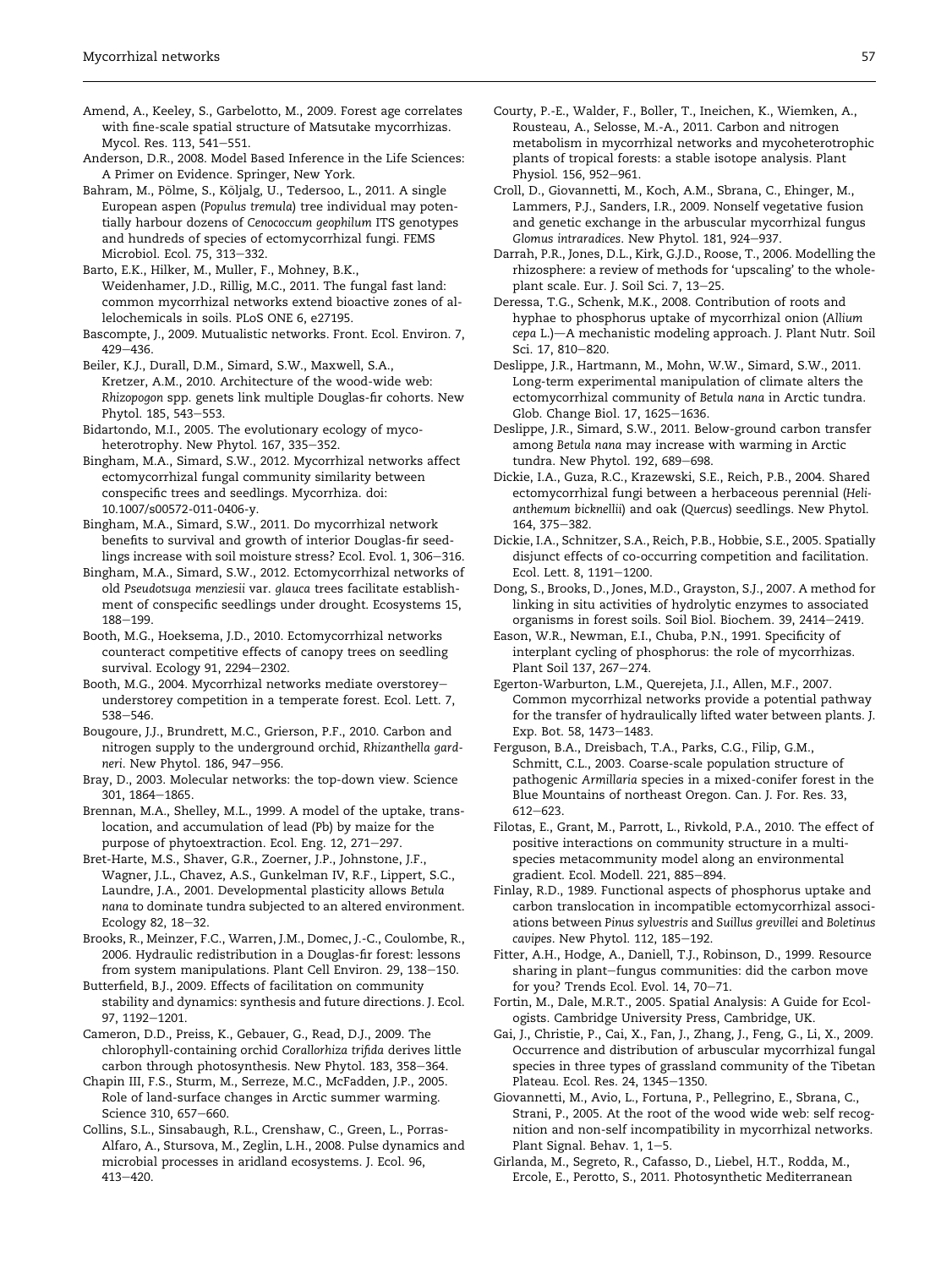<span id="page-19-0"></span>meadow orchids feature partial mycoheterotrophy and specific mycorrhizal associations. Am. J. Bot. 98, 1148-1163.

- Gollotte, A., van Tuinen, D., Atkinson, D., 2004. Diversity of arbuscular mycorrhizal fungi colonising roots of the grass species Agrostis capillaris and Lolium perenne in a field experiment. Mycorrhiza 14, 111-117.
- Grelet, G.-A., Johnson, D., Vrålstad, T., Alexander, I.J., Anderson, I.C., 2010. New insights into the mycorrhizal Rhizoscyphus ericae aggregate: spatial structure and cocolonization of ectomycorrhizal and ericoid roots. New Phytol. 188, 210-222.
- Hasselquist, N.J., Vargas, R., Allen, M.F., 2010. Using soil sensing technology to examine interactions and controls between ectomycorrhizal growth and environmental factors on soil  $CO<sub>2</sub>$ dynamics. Plant Soil 331,  $17-29$ .
- Hausmann, N.T., Hawkes, C.V., 2010. Order of plant host establishment alters the composition of arbuscular mycorrhizal communities. Ecology 91, 2333-2343.
- Hawkes, C., Hartley, I.P., Ineson, P., Fitter, A.H., 2008. Soil temperature affects carbon allocation within arbuscular mycorrhizal networks and carbon transport from plant to fungus. Glob. Change Biol. 14, 1181-1190.
- He, X., Critchley, C., Ng, H., Bledsoe, C., 2005. Nodulated  $N_2$ -fixing Casuarina cunninghamiana is the sink for net N transfer from non-N2-fixing Eucalyptus maculata via an ectomycorrhizal fungus Pisolithus sp. using  ${}^{15}NH_4+$  or  ${}^{15}NO_3^-$  supplied as ammonium nitrate. New Phytol. 167, 897-912.
- Heaton, L., Obara, B., Grau, V., Jones, N., Nakagaki, T., Boddy, L., Fricker, M.D., 2012. Analysis of fungal networks. Fungal Biology Reviews 26, 12-29.
- Hijri, M., Sanders, I.R., 2005. Low gene copy number shows that arbuscular mycorrhizal fungi inherit genetically different nuclei. Nature 433, 160-163.
- Hobbie, E., Agerer, R., 2010. Nitrogen isotopes in ectomycorrhizal sporocarps correspond to belowground exploration types. Plant Soil 327, 71-83.
- Hoeksema, J.D., 2010. Ongoing coevolution in mycorrhizal interactions. New Phytol. 187, 286-300.
- Hortal, S., Pera, J., Parlade, J., 2008. Tracking mycorrhizas and extraradical mycelium of the edible fungus Lactarius deliciosus under field competition with Rhizopogon spp. Mycorrhiza 18,  $69 - 77$ .
- Horton, T.R., Bruns, T.D., 2001. The molecular revolution in ectomycorrhizal ecology: peeking into the black-box. Mol. Ecol. 10, 1855-1871.
- Horton, T.R., Bruns, T.D., Parker, V.T., 1999. Ectomycorrhizal fungi associated with Arctostaphylos contribute to Pseudotsuga menziesii establishment. Can. J. Bot. 77, 93-102.
- Hynson, N.A., Bruns, T.D., 2010. Fungal hosts for mycoheterotrophic plants: a nonexclusive, but highly selective club. New Phytol. 185, 598-601.
- IPCC, 2007. Synthesis report. In: Pachauri, R.K., Reisinger, A. (Eds.), Contribution of Working Groups I, II and III to the Fourth Assessment Report of the Intergovernmental Panel on Climate Change Core Writing Team. IPCC, Geneva, Switzerland, p. 104.
- Jeger, M.J., Lamour, A., Gilligan, C.A., Otten, W., 2008. A fungal growth model fitted to carbon-limited dynamics of Rhizoctonia solani. New Phytol. 178, 625-633.
- Jones, M.D., Durall, D.M., Cairney, J.W.G., 2003. Tansley review: ectomycorrhizal fungal communities in young stands regenerating after clearcut logging. New Phytol. 157, 399–422.
- Jones, D.L., Nguyen, C., Finlay, R.D., 2009. Carbon flow in the rhizosphere: carbon trading at the soil-root interface. Plant Soil 321, 5-33.
- Jumpponen, A., 2003. Soil fungal community assembly in a primary successional glacier forefront ecosystem as inferred from rDNA sequence analyses. New Phytol. 158, 569-578.
- Karst, J., Marzcak, L., Jones, M.D., Turkington, R., 2008. The mutualism-parasitism continuum in ectomycorrhizas: a quantitative assessment using meta-analysis. Ecology 89, 1032-1042.
- Kemppainen, M., Duplessis, S., Martin, F., Pardo, A.G., 2009. RNA silencing in the model mycorrhizal fungus Laccaria bicolor: gene knock-down of nitrate reductase results in inhibition of symbiosis with Populus. Environ. Microbiol. 11, 1878-1896.
- Kennedy, A.H., Taylor, D.L., Watson, L.E., 2011. Mycorrhizal specificity in the fully mycoheterotrophic Hexalectris Raf. (Orchidaceae: Epidendroideae). Mol. Ecol. 20, 1303-1316.
- Kiers, E.T., Duhamel, M., Beesetty, Y., Mensah, J.A., Franken, O., Verbruggen, E., Fellbaum, C.R., Kowalchuk, G.A., Hart, M.M., Bago, A., Palmer, T.M., West, S.A., Vandenkoornhuyse, P., Jansa, J., Bücking, H., 2011. Reciprocal rewards stabilize cooperation in the mycorrhizal symbiosis. Science 330, 880-882.
- Klironomos, J., Zobel, M., Tibbett, M., Stock, W.D., Rillig, M.C., Parrent, J.L., Moora, M., Koch, A.M., Facelli, J.M., Facelli, E., Dickie, I.A., Bever, J.D., 2011. Forces that structure plant communities: quantifying the importance of the mycorrhizal symbiosis. New Phytol. 189, 366-370.
- Leake, J.R., Cameron, D.D., 2010. Physiological ecology of mycoheterotrophy. New Phytol. 185, 601-605.
- Leake, J.R., Johnson, D., Donnelly, D., Muckle, G., Boddy, L., Read, D., 2004. Networks of power and influence: the role of mycorrhizal mycelium in controlling plant communities and agroecosystem functioning. Can. J. Bot. 82, 1016-1045.
- Leake, J.R., 2005. Plants parasitic on fungi: unearthing the fungi in myco-heterotrophs and debunking the 'saprophytic' plant myth. Mycologist 19, 113-122.
- Legendre, P., Dale, M.R.T., Fortin, M.-J., Gurevitch, J., Hohn, M., Myers, D., 2002. The consequences of spatial structure for the design and analysis of ecological field surveys. Ecography 25,  $601 - 615.$
- Lehto, T., Zwiazek, J.J., 2011. Ectomycorrhizas and water relations of trees: a review. Mycorrhiza 21, 71-90.
- Lerat, S., Gauci, R., Catford, J., Vierheilig, H., Piche, Y., Lapointe, L., 2002. <sup>14</sup>C transfer between the spring ephemeral Erythronium americanum and sugar maple saplings via arbuscular mycorrhizal fungi in natural stands. Oecologia 132, 181-187.
- Levin, S.A., 2005. Self-organization and the emergence of complexity in ecological systems. BioScience 55, 1075-1079.
- Lian, C.L., Narimatsu, M., Nara, K., Hogetsu, T., 2006. Tricholoma matsutake in a natural Pinus densiflora forest: correspondence between above-and below-ground genets, association with multiple host trees and alteration of existing ectomycorrhizal communities. New Phytol. 171, 825-836.
- Liebel, H.T., Bidartondo, M.I., Preiss, K., Segreto, R., Stöckel, M., Rodda, M., Gebauer, G., 2010. Carbon balance and allocation of assimilated  $CO<sub>2</sub>$  in Scots pine, Norway spruce, and Silver birch seedlings determined with gas exchange measurements and  $14$ C pulse labelling. Am. J. Bot. 97, 903-912.
- Maestre, F.T., Callaway, R.M., Valladares, F., Lortie, C.J., 2009. Refining the stress-gradient hypothesis for competition and facilitation in plant communities. J. Ecol. 97, 199-205.
- Mangan, S.A., Herre, E.A., Bever, J.D., 2010. Specificity between Neotropical tree seedlings and their fungal mutualists leads to plant-soil feedback. Ecology 91, 2594-2603.
- Martin, F., Kohler, A., Murat, C., Balestrini, R., Coutinho, P.M., Jaillon, O., Wincker, P., 2010. Perigord black truffle genome uncovers evolutionary origins and mechanisms of symbiosis. Nature 464, 1033-1038.
- Martin, F., Stewart, G.R., Genetet, I., Le Tacon, F., 1986. Assimilation of  $^{15}NH_4$  by beech (Fagus sylvatica L.) ectomycorrhizas. New Phytol. 102, 85-94.
- McGuire, K.L., 2007. Common ectomycorrhizal networks may maintain mono-dominance in a tropical rain forest. Ecology 88, 567-574.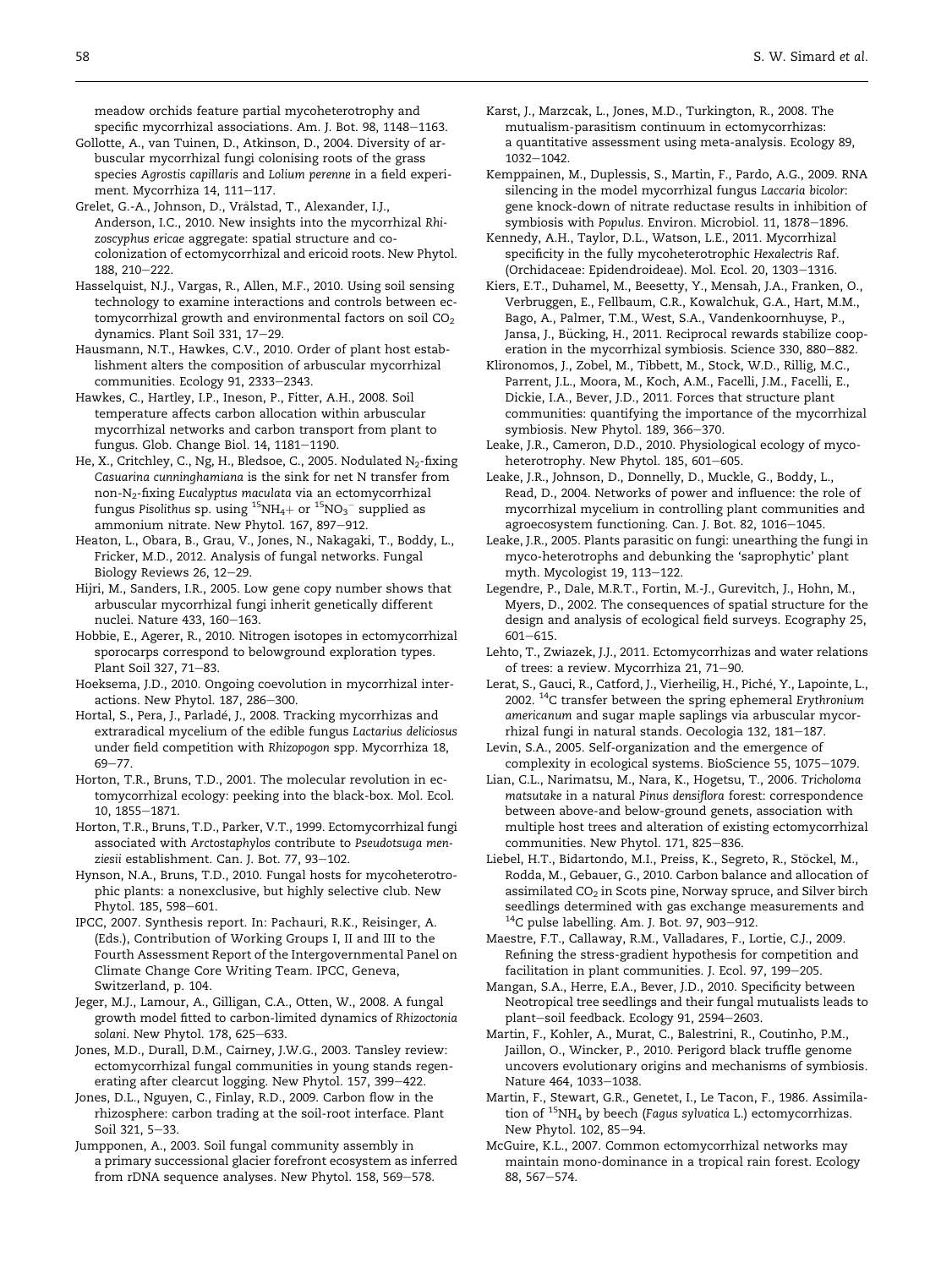- <span id="page-20-0"></span>Merckx, V., Bidartondo, M.I., Hynson, N.A., 2009. Myco-heterotrophy: when fungi host plants. Ann. Bot. 104, 1255-1261.
- Molina, R., Massicotte, H., Trappe, J.M., 1992. Specificity phenomena in mycorrhizal symbioses: community-ecological consequences and practical implications. In: Allen, M.F. (Ed.), Mycorrhizal Functioning: An Integrative Plant-fungal Process. Chapman and Hall, London, pp. 357-422.
- Motomura, H., Selosse, M.-A., Martos, F., Kagawa, A., Yukawa, T., 2010. Mycoheterotrophy evolved from mixotrophic ancestors: evidence in Cymbidium (Orchidaceae). Ann. Bot. 106, 573-581.
- Nara, K., 2006. Ectomycorrhizal networks and seedling establishment during early primary succession. New Phytol. 169,  $169 - 178.$
- Näsholm, T., Ekblad, A., Nordin, A., Giesler, R., Högberg, M., Högberg, P., 1998. Boreal forest plants take up organic nitrogen. Nature 392, 914-916.
- Natali, S.M., Schuur, E.A.G., Trucco, C., Hicks Pries, C.E., Crummer, K.G., Baron Lopez, A.F., 2011. Effects of experimental warming of air, soil and permafrost on carbon balance in Alaskan tundra. Glob. Change Biol. 17, 1394-1407.
- Nehls, U., Mikolajewski, S., Magel, E., Hampp, R., 2001. Carbohydrate metabolism in ectomycorrhizas: gene expression, monosaccharide transport and metabolic control. New Phytol. 150, 533-541.
- Newman, E.I., 1988. Mycorrhizal links between plants: their functioning and ecological significance. Adv. Ecol. Res. 18,  $243 - 270$ .
- Ogura-Tsujita, Y., Gebauer, G., Hashimoto, T., Umata, H., Yukawa, T., 2009. Evidence for novel and specialized mycorrhizal parasitism: the orchid Gastrodia confusa gains carbon from saprotrophic Mycena. Proc. R. Soc. London, Ser. B 276, 761-767.
- Onguene, N.A., Kuyper, T.W., 2002. Importance of the ectomycorrhizal network for seedling survival and ectomycorrhiza formation in rain forests of south Cameroon. Mycorrhiza 12,  $13 - 17$ .
- Orwin, K.H., Kirschbaum, M.U.F., St John, M.G., Dickie, I.A., 2011. Organic nutrient uptake by mycorrhizal fungi enhances ecosystem carbon storage: a model-based assessment. Ecol. Lett. 14, 493-502.
- Parrott, L., 2010. Measuring ecological complexity. Ecol. Indicat. 10, 1069-1076.
- Perry, D.A., Hessburg, P.F., Skinner, C.N., Spies, T.A., Stephens, S.L., Taylor, A.H., Franklin, J.F., McComb, B., Riegel, G., 2011. The ecology of mixed severity fire regimes in Washington, Oregon, and Northern California. For. Ecol. Manage. 262, 703-717.
- Perry, D.A., 1995. Self-organizing systems across scales. Trends Ecol. Evol. 19, 241-244.
- Perry, D.A., 1998. A moveable feast: the evolution of resource sharing in plant-fungus communities. Trends Ecol. Evol. 13, 432-434.
- Philip, L.J., Simard, S.W., Jones, M.D., 2010. Pathways for belowground carbon transfer between paper birch and Douglas-fir seedlings. Plant Ecol. Divers. 3, 221-233.
- Philip, L.J., 2006. Carbon Transfer between Ectomycorrhizal Paper Birch (Betula papyrifera) and Douglas-fir (Pseudotsuga menziesii). PhD thesis, UBC, Vancouver, Canada.
- Pickles, B.J., Genney, D.R., Potts, J.M., Lennon, J.J., Anderson, I.C., Alexander, I.J., 2010. Spatial and temporal ecology of Scots pine ectomycorrhizas. New Phytol. 186, 755-768.
- Pickles, B.J., Egger, K.N., Massicotte, H.B., Green, S.G., 2011. Mycorrhizas and climate change. Fungal Ecol. 5, 75-83.
- Pietikäinen, A., Kytöviita, M.-M., 2007. Defoliation changes mycorrhizal benefit and competitive interactions between seedlings and adult plants. J. Ecol. 95, 639-647.
- Plett, J.M., Kemppainen, M., Kale, S.D., Kohler, A., Legue, V., Brun, A., Tyler, B.M., Pardo, A.G., Martin, F., 2011. A secreted

effector protein of Laccaria bicolor is required for symbiosis development. Curr. Biol. 21, 1197-1203.

- Post, E., Forchhammer, M.C., Bret-Harte, M.S., Callaghan, T.V., Christensen, T.R., Elberling, B., Fox, A.D., et al., 2009. Ecological dynamics across the Arctic associated with recent climate change. Science 325, 1355-1358.
- Preiss, K., Adam, I.K.U., Gebauer, G., 2010. Irradiance governs exploitation of fungi: fine-tuning of carbon gain by two partially myco-heterotrophic orchids. Proc. R. Soc. B 277, 1333-1336.
- Querejeta, J.F., Egerton-Warburton, L.M., Allen, M.F., 2003. Direct nocturnal water transfer from oaks to their mycorrhizal symbionts during severe soil drying. Oecologia 134, 55-64.
- Redecker, D., Szaro, T.M., Bowman, R.J., Bruns, T.D., 2001. Small genets of Lactarius xanthogalactus, Russula cremoricolor and Amanita francheti in late-stage ectomycorrhizal successions. Mol. Ecol. 10, 1025-1034.
- Richard, F., Millot, S., Gardes, M., Selosse, M.A., 2005. Diversity and specificity of ectomycorrhizal fungi retrieved from an oldgrowth Mediterranean forest dominated by Quercus ilex. New Phytol. 166, 1011-1023.
- Rillig, M.C., Mummey, D.L., 2006. Tansley review: Mycorrhizas and soil structure. New Phytol. 171, 41-53.
- Roy, M., Dubois, M.-P., Proffit, M., Vincenot, L., Desmarais, E., Selosse, M.-A., 2008. Evidence from population genetics that the ectomycorrhizal basidiomycete Laccaria amethystina is an actual multihost symbiont. Mol. Ecol. 17, 2825-2838.
- Rygiewicz, P.T., Anderson, C.P., 1994. Mycorrhizae alter quality and quantity of carbon allocated below ground. Nature 369,  $58 - 60.$
- Saari, S.K., Campbell, C.D., Russell, J., Alexander, I.J., Anderson, I.C., 2005. Pine microsatellite markers allow roots and ectomycorrhizas to be linked to individual trees. New Phytol. 165, 295-304.
- Saito, K., Suyama, Y., Sato, S., Sugawara, K., 2004. Defoliation effects on the community structure of arbuscular mycorrhizal fungi based on 18S rDNA sequences. Mycorrhiza 14, 363-373.
- Sanders, I.R., 2003. Preference, specificity and cheating in the arbuscular mycorrhizal symbiosis. Trends Plant Sci. 8, 143-145.
- Sbrana, C., Fortuna, P., Giovanetti, M., 2011. Plugging into the network: belowground connections between germlings and extraradical mycelium of arbuscular mycorrhizal fungi. Mycologia 103, 307-316.
- Schoonmaker, A.L., Teste, F.P., Simard, S.W., Guy, R.D., 2007. Tree proximity, soil pathways and common mycorrhizal networks: their influence on utilization of redistributed water by understory seedlings. Oecologia 154, 455-466
- Selosse, M.-A., Richard, F., He, X., Simard, S.W., 2006. Mycorrhizal networks: des liaisons dangereuses? Trends Ecol. Evol. 21,  $621 - 628$
- Selosse, M.-A., Roy, M., 2009. Green plants that feed on fungi: facts and questions about mixotrophy. Trends Plant Sci. 14,  $64 - 70.$
- Simard, S.W., Perry, D.A., Jones, M.D., Myrold, D.D., Durall, D.M., Molina, R., 1997. Net transfer of carbon between tree species with shared ectomycorrhizal fungi. Nature 388, 579-582.
- Simard, S.W., Austin, M.E., 2010. The role of mycorrhizas in forest soil stability with climate change. In: Simard, S.W. (Ed.), Climate Change and Variability. InTech, pp. 275-302. Chapter 15.
- Simard, S.W., Durall, D.M., 2004. Mycorrhizal networks: a review of their extent, function and importance. Can. J. Bot. 82,  $1140 - 1165$ .
- Simard, S.W., 2009. The foundational role of mycorrhizal networks in the self-organization of interior Douglas-fir forests. For. Ecol. Manage. 258S, S95-S107.
- Smith, S.E., Read, D.J., 2008. Mycorrhizal Symbiosis, third ed. Academic Press, London.